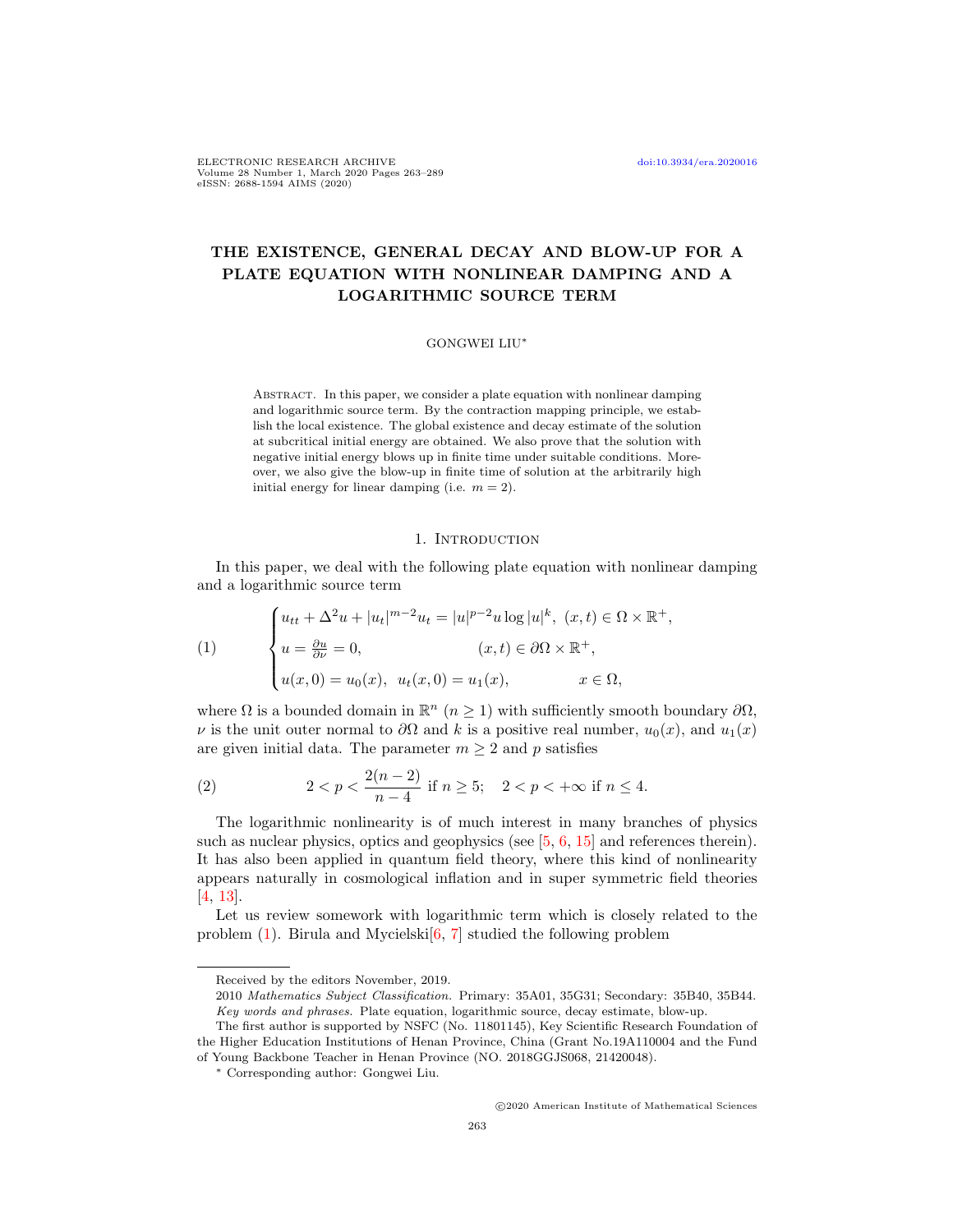(3) 
$$
\begin{cases} u_{tt} - u_{xx} + u - \varepsilon u \log |u|^2 = 0, (x, t) \in [a, b] \times (0, T), \\ u(a, t) = u(b, t) = 0, \qquad t \in (0, T), \\ u(x, 0) = u_0(x), u_t(x, 0) = u_1(x), \qquad x \in [a, b], \end{cases}
$$

which is a relativistic version of logarithmic quantum mechanics and can also be obtained by taking the limit  $p \to 1$  for the *p*-adic string equation [\[16,](#page-25-0) [36\]](#page-25-1). Cazenave and Haraux [\[8\]](#page-24-6) established the existence and uniqueness of a solution to the Cauchy problem for the following equation

<span id="page-1-0"></span>(4) utt − ∆u = u log |u| k ,

in  $\mathbb{R}^3$ . Using some compactness method, Gorka [\[15\]](#page-24-2) established the global existence of weak solutions for all  $(u_0, u_1) \in H_0^1 \times L^2$  to the initial boundary value problem of equation [\(4\)](#page-1-0) in the one-dimensional case. In [\[5\]](#page-24-0), Bartkowski and Gorka obtained the existence of classical solutions and investigated weak solutions for the corresponding Cauchy problem of equation [\(4\)](#page-1-0) in the one-dimensional case. Recently, using potential well combined with logarithmic Sobolev inequality, Lian et al. [\[25\]](#page-25-2) derived the global existence and infinite time blow up of the solution to the initial boundary value problem of [\(4\)](#page-1-0) in finite dimensional case under suitable assumptions on initial data. Similar results were obtained by Lian et al. [\[26\]](#page-25-3) for nonlinear wave equation with weak and strong damping terms and logarithmic source term. Hiramatsu et al. [\[19\]](#page-25-4) also introduced the following equation

<span id="page-1-1"></span>(5) 
$$
u_{tt} - \Delta u + u + u_t + |u|^2 u = u \log |u|
$$

to study the dynamics of Q-ball in theoretical physics. A numerical research was given in that work, while, there was no theoretical analysis for this problem. For the initial boundary value problem  $of(5)$  $of(5)$ , Han  $[17]$  obtained the global existence of weak solution in  $\mathbb{R}^3$ , and Zhang et al. [\[40\]](#page-25-6) obtained the decay estimate of energy for the problem [\(5\)](#page-1-1) in finite dimensional case. Later, the authors in [\[20\]](#page-25-7) considered the initial boundary problem of  $(5)$  in  $\Omega \subset \mathbb{R}^3$ , they proved that the solution will grow exponentially as time goes to infinity if the solution lies in unstable set or the initial energy is negative; the decay rate of the energy was also obtained if the solution lies in a smaller set compared with the stable set. Peyravi[\[35\]](#page-25-8) extended the results obtained in [\[20\]](#page-25-7) to the following logarithmic wave equation

$$
u_{tt} - \Delta u + u + (g * \Delta u)(t) + h (u_t) u_t + |u|^2 u = u \log |u|^k.
$$

Recently, Al-Gharabli and Messaoudi [\[1\]](#page-24-7) considered the following plate equation with logarithmic source term

<span id="page-1-2"></span>(6) 
$$
\begin{cases} u_{tt} + \Delta^2 u + u + h(u_t) = u \log |u|^k, (x, t) \in \Omega \times \mathbb{R}^+, \\ u = \frac{\partial u}{\partial \nu} = 0, & (x, t) \in \partial \Omega \times \mathbb{R}^+, \\ u(x, 0) = u_0(x), u_t(x, 0) = u_1(x), & x \in \Omega, \end{cases}
$$

where  $\Omega$  is a bounded domain in  $\mathbb{R}^2$ , and obtained the global existence and decay rate of the solution using the multiplier method. As the special case, i.e.  $h(u_t) = u_t$ in  $(6)$ , the same authors  $[2]$  established the global existence and the decay estimate by constructing a Lyapunov function. Moreover, Al-Gharabli et al. [\[3\]](#page-24-9) considered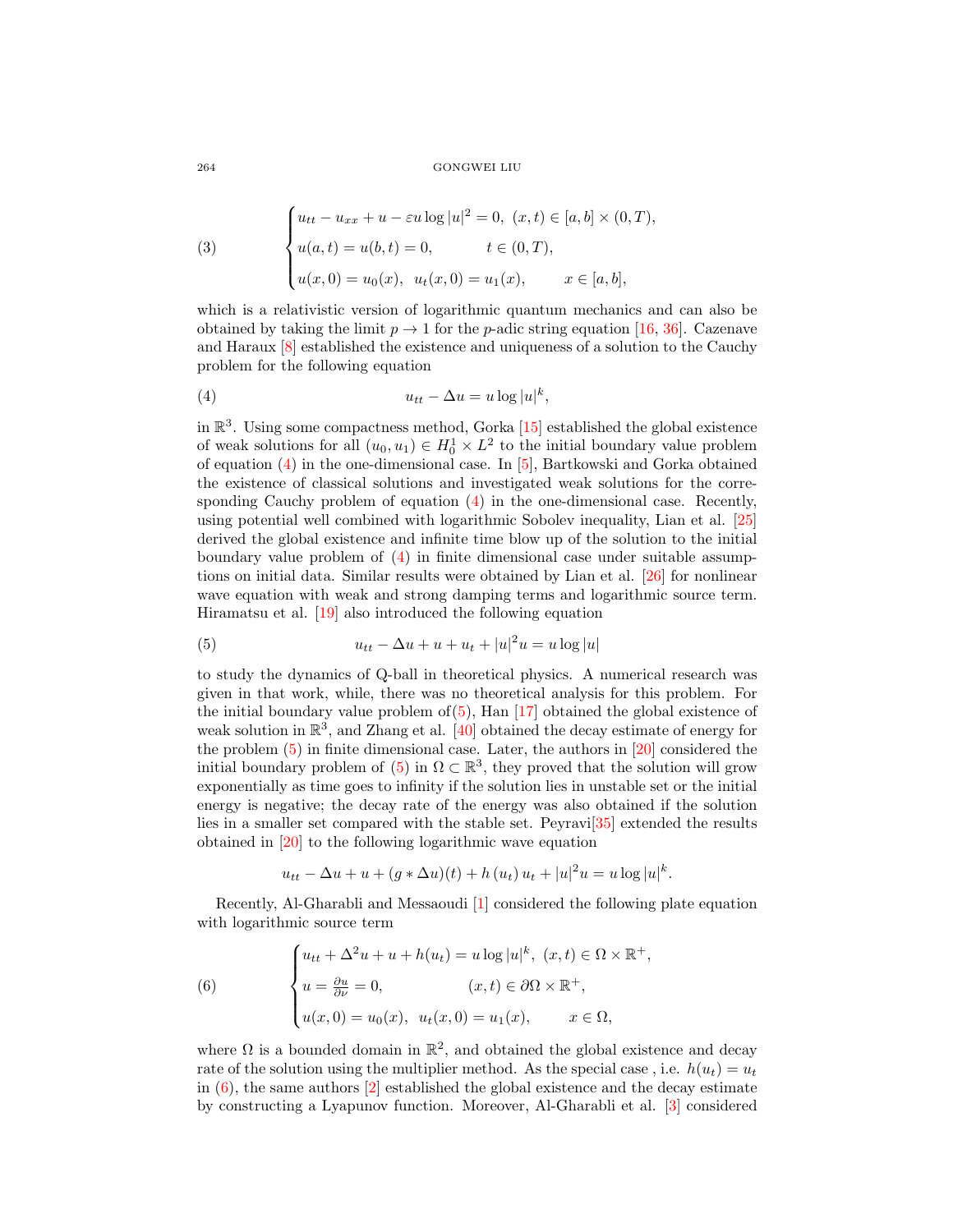the following initial boundary value problem of viscoelastic plate equation with with logarithmic source term

<span id="page-2-1"></span>(7) 
$$
u_{tt} + \Delta^2 u + u - \int_0^t g(t-s) \Delta^2 u(s) ds = u \log |u|^k, (x, t) \in \Omega \times \mathbb{R}^+,
$$

they established the existence of solutions and proved an explicit and general decay rate result. However, there is no information on the finite or infinite blow up results in these researches [\[1,](#page-24-7) [2,](#page-24-8) [3\]](#page-24-9).

At the same time, there are many results concerning the existence and nonexistence on evolution equation with polynomial source term. For example, for plate equation with polynomial source term  $|u|^{p-2}u$ , Messaoudi [\[31\]](#page-25-9) considered the following problem

$$
\begin{cases} u_{tt} + \Delta^2 u + |u_t|^{m-2} u_t = |u|^{p-2} u, (x, t) \in \Omega \times \mathbb{R}^+, \\ u = \frac{\partial u}{\partial \nu} = 0, & (x, t) \in \partial \Omega \times \mathbb{R}^+, \\ u(x, 0) = u_0(x), u_t(x, 0) = u_1(x), & x \in \Omega, \end{cases}
$$

established an existence result and showed that the solution continues to exist globally if  $m \geq p$  and blows up in finite time if  $m < p$  and the initial energy is negative. This result was later improved by Chen and Zhou [\[12\]](#page-24-10), see also Wu and Tsai [\[37\]](#page-25-10). Here, we also mention that there are a lot of results on the global well-posedness of solutions to the initial boundary value problem of nonlinear wave equations can be found [\[30,](#page-25-11) [39\]](#page-25-12) and papers cited therein by using of potential well method.

To the best of our knowledge, there are few results on the evolution equation with the nonlinear logarithmic source term  $|u|^{p-2}u \log |u|^k$   $(p>2)$ . Kafini and Messaoudi [\[22\]](#page-25-13) studied the following delayed wave equation with nonlinear logarithmic source

<span id="page-2-0"></span>(8) 
$$
u_{tt} - \Delta u + \mu_1 u_t(x, t) + \mu_2 u_t(x, t - \tau) = |u|^{p-2} u \log |u|^k,
$$

obtained the local existence by using the semigroup theory and proved a finite time blow-up result when the initial energy is negative. Of course, these results also hold for the equation [\(8\)](#page-2-0) without delay term (i.e.  $\mu_2 = 0$ ). However, there are no results on general decay and blow-up for positive initial energy. Chen et al. [\[9,](#page-24-11) [10\]](#page-24-12) studied parabolic type equations with logarithmic nonlinearity  $u \log |u|^k$ , and obtained the global existence of solution and the solutions cannot blow up in finite time. Recently, Chen and Xu [\[11\]](#page-24-13) study the initial-boundary value problem for infinitely degenerate semilinear pseudo-parabolic equations with logarithmic nonlinearity and obtain the similar results. Nhan and Truong studied parabolic  $p$ -Laplacian equation [\[23\]](#page-25-14) and pseudo-parabolic p-Laplacian equation [\[24\]](#page-25-15) with logarithmic nonlinearity  $|u|^{p-2}u\log|u|^k$  where they need the p-Laplacian term to control the logarithmic nonlinearity. We also refer to  $[18]$ , where pseudo-parabolic  $p$ -Laplacian equation with logarithmic nonlinearity  $|u|^{q-2}u \log |u|^k$  was considered.

Motivated by the above mentioned papers, our purpose in this research is to investigative the existence, energy decay and finite time blow-up of the solution to the initial boundary value problem  $(1)$ . We note here that  $(i)$  the term u plays an important role in the studying the problem  $(6)$  (see [\[1,](#page-24-7) [2\]](#page-24-8)) and  $(7)$  (see [\[3\]](#page-24-9)) when the Logarithmic Sobolev inequality is used, while we do not care the term  $u$  in this paper; (ii) The constant k in [\(6\)](#page-1-2) and [\(7\)](#page-2-1) should satisfy  $0 < k < k_0$ , where  $k_0$  is defined by  $\frac{2\pi}{k_0c_p} = e^{-3-\frac{2}{k_0}}$  (see details in [\[1,](#page-24-7) [2,](#page-24-8) [3\]](#page-24-9)), while we only need  $k > 0$ .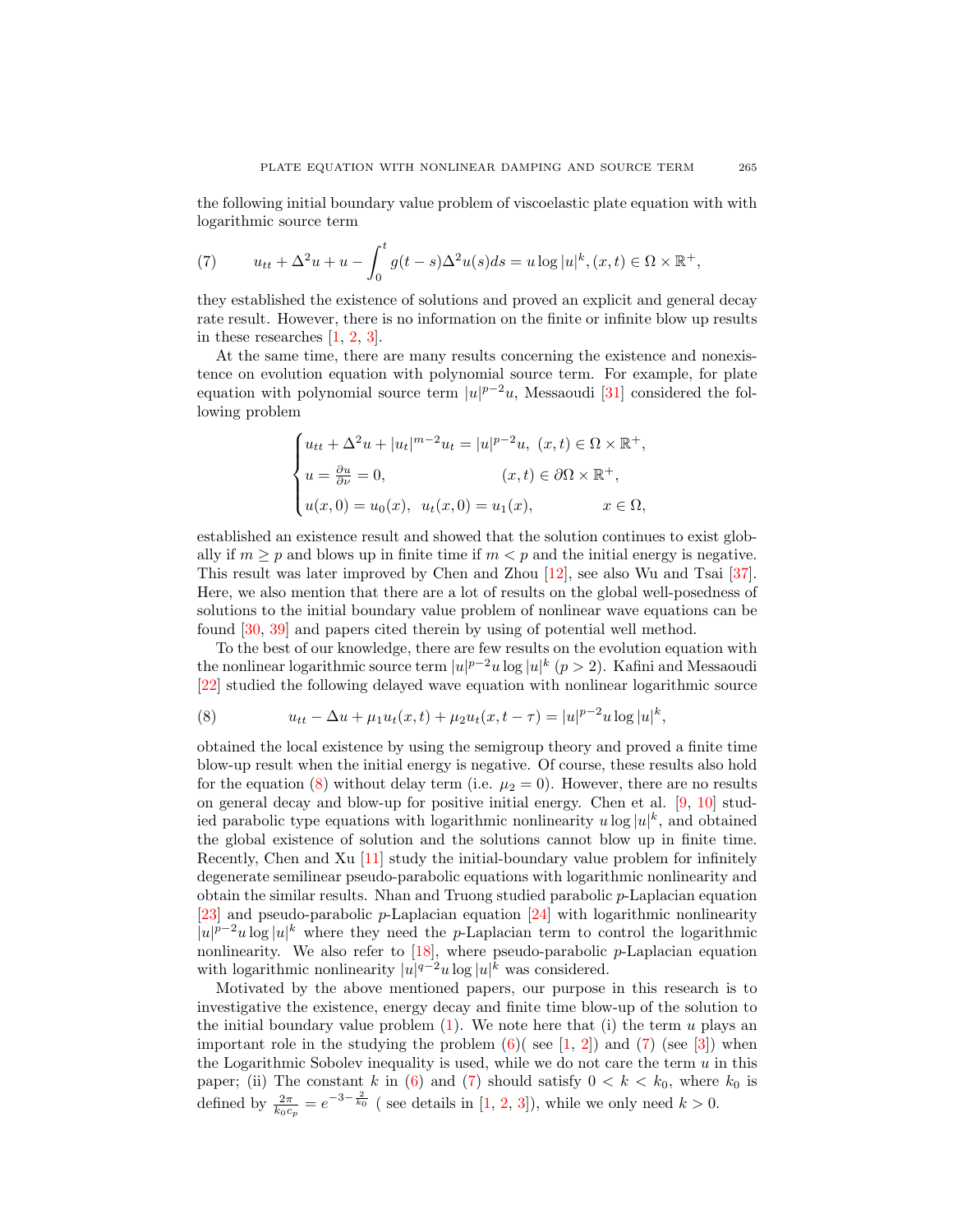The rest of this article is organized as follows: Section 2 is concerned with some notation and some properties of the potential well. In Sect. 3, we present the existence and uniqueness of local solutions to [\(1\)](#page-0-0) by using the contraction mapping principle. In Sect. 4, we prove the global existence and energy decay results. The proof of global existence result is based on the potential well theory and the continuous principle; while for energy decay result, the proof is based on the Nakao's inequality and some techniques on logarithmic nonlinearity. In Sect. 5, we prove the the finite time blow-up when the initial energy is negative. In Sect. 6, we establish the finite time blow-up result for problem [\(1\)](#page-0-0) with  $m = 2$  under the arbitrarily high initial energy level  $(E(0) > 0)$ .

# 2. Preliminaries

We give some material needed in the proof of our results. We use the standard Lebesgue space  $L^p(\Omega)$  and Sobolev space  $H_0^2(\Omega)$  with their usual scalar products and norms. In particular, we denote  $\|\cdot\| = \|\cdot\|_2$ . By Poincaré 's inequality [\[27\]](#page-25-17), we have that  $\|\Delta \cdot \|$  is equivalent to  $\|\cdot\|_{H_0^2}$  and we will use  $\|\Delta \cdot \|$  as the norm of  $\|\cdot\|_{H_0^2}$ , the corresponding duality between  $H_0^2$  and  $H^{-2}$  is denote by  $\langle \cdot, \cdot \rangle$ . We also use  $\tilde{C}$  and  $C_i$  to denote various positive constant that may have different values in different places.

Firstly, we introduce the Sobolev's embedding inequality : assume that  $p$  be a constant such that  $1 \leq p \leq \frac{2n}{n-4}$  if  $n \geq 5$ ;  $p \geq 1$  if  $n \leq 4$ , then  $H_0^2(\Omega) \hookrightarrow L^p(\Omega)$ continuously, and

(9) 
$$
||u||_p \leq C_p ||\Delta u||_2, \text{ for } u \in H_0^2(\Omega)
$$

where  $C_p$  denotes the best embedding constant.

Suppose [\(2\)](#page-0-1) holds, we define

<span id="page-3-2"></span>
$$
\alpha^* := \begin{cases} \frac{2n}{n-4} - p & \text{if } n \ge 5, \\ +\infty & \text{if } n \le 4 \end{cases}
$$

for any  $\alpha \in [0, \alpha^*)$ , then  $H_0^2(\Omega) \hookrightarrow L^{p+\alpha}(\Omega)$  continuously. And we denote  $C_{p+\alpha}$  by  $C_{\ast}$ .

**Definition 2.1.** A function  $u \in C([0, T], H_0^2(\Omega)) \cap C^1([0, T], L^2(\Omega)) \cap C^2([0, T],$  $H^{-2}(\Omega)$ ) with  $u_t \in L^m([0,T], L^m(\Omega))$  is called a weak solution to [\(1\)](#page-0-0) if the following conditions hold

$$
u(0) = u_0, \quad u_t(0) = u_1
$$

and

<span id="page-3-3"></span>(10) 
$$
\langle u_{tt}, v \rangle + (\Delta u, \Delta v) + \int_{\Omega} |u_t|^{m-2} u_t v \, dx = \int_{\Omega} (|u|^{p-2} u \log |u|^k) v \, dx
$$

for any  $v \in H_0^2(\Omega)$  and a.e.  $t \in [0, T]$ .

Now, we introduce the energy functional  $J$  and the Nehari functional  $I$  defined on  $H_0^2(\Omega) \setminus \{0\}$  by

<span id="page-3-0"></span>(11) 
$$
J(u) = J(u(t)) = J(t) = \frac{1}{2} ||\Delta u||^2 - \frac{1}{p} \int_{\Omega} |u|^p \log |u|^k dx + \frac{k}{p^2} ||u||_p^p,
$$

and

<span id="page-3-1"></span>(12) 
$$
I(u) = I(u(t)) = I(t) = ||\Delta u||^2 - \int_{\Omega} |u|^p \log |u|^k dx.
$$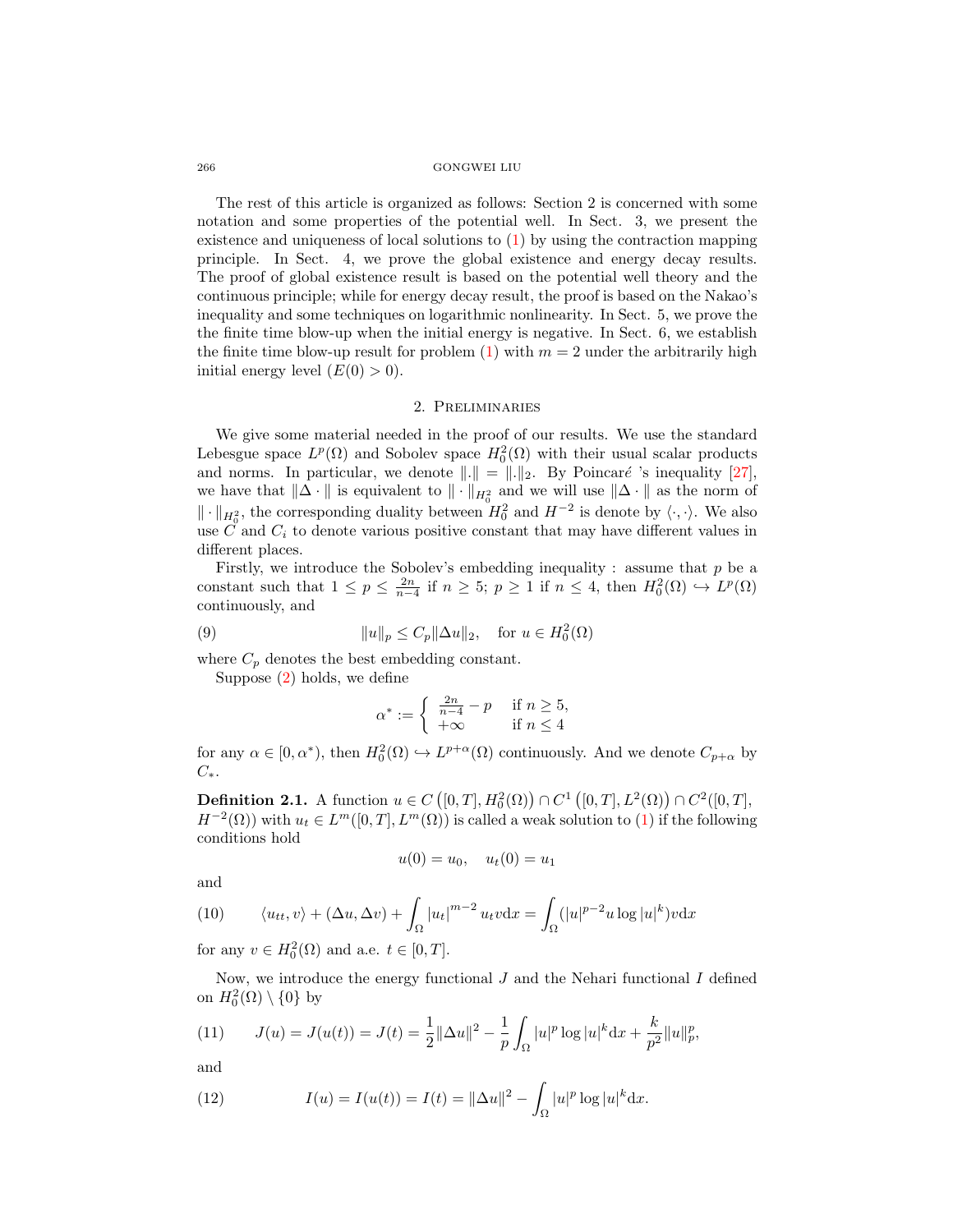From the definitions  $(11)$  and  $(12)$ , we have

<span id="page-4-1"></span>(13) 
$$
J(u) = \frac{1}{p}I(u) + \left(\frac{1}{2} - \frac{1}{p}\right) \|\Delta u\|^2 + \frac{k}{p^2} \|u\|_p^p.
$$

The following lemmas play an important role in the studying the properties of the potential well.

**Lemma 2.2.** Let  $u \in H_0^2(\Omega) \setminus \{0\}$  and  $g(\lambda) = J(\lambda u)$ . Then we have

(i):  $\lim_{\lambda \to 0^+} J(\lambda u) = 0$ ,  $\lim_{\lambda \to +\infty} J(\lambda u) = -\infty$ ;

(ii): there exists a unique  $\lambda^* = \lambda^*(u) > 0$  such that  $\frac{d}{d\lambda}J(\lambda u) |_{\lambda = \lambda^*} = 0$ , and  $J(\lambda u)$  is increasing on  $(0, \lambda^*)$ , decreasing on  $(\lambda^*, +\infty)$  and taking the maximum at  $\lambda^*$ .

(iii): 
$$
I(\lambda u) > 0
$$
 for  $0 < \lambda < \lambda^*$ ,  $I(\lambda u) < 0$  for  $\lambda^* < \lambda < +\infty$  and  $I(\lambda^* u) = 0$ .

Proof. We know

$$
g(\lambda) = J(\lambda u)
$$

$$
= \frac{1}{2}\lambda^2 ||\Delta u||^2 - \frac{k}{p}\lambda^p \int_{\Omega} |u|^p \log |u| dx - \frac{k}{p}\lambda^p \log \lambda ||u||_p^p + \frac{k}{p^2}\lambda^p ||u||_p^p.
$$

It is obvious that (i) holds due to  $p \geq 2$  and  $||u||_p \neq 0$ . Taking derivative of  $g(\lambda)$  we obtain

<span id="page-4-0"></span>(14) 
$$
g'(\lambda) = \lambda \left( \|\Delta u\|^2 - k\lambda^{p-2} \int_{\Omega} |u|^p \log |u| dx - k\lambda^{p-2} \log \lambda \|u\|_p^p \right)
$$

and

$$
g''(\lambda) = \|\Delta u\|^2 - k(p-1)\lambda^{p-2} \int_{\Omega} |u|^p \log |u| dx - k(p-1)\lambda^{p-2} \log \lambda \|u\|_p^p - k\lambda^{p-2} \|u\|_p^p.
$$

From [\(14\)](#page-4-0) and  $p \geq 2$ , we see that there exists a unique positive  $\lambda^*$  such that

$$
g'(\lambda)|_{\lambda=\lambda^*}=0,
$$

then we obtain

$$
\|\Delta u\|^2 = k\lambda^{*p-2} \int_{\Omega} u^2 \log|u| dx + k\lambda^{*p-2} \log \lambda^* \|u\|_p^p.
$$

Substituting the above equation into  $g''(\lambda)$ , we have

$$
g''(\lambda^*) = -k(p-2)\lambda^{*p-2} \int_{\Omega} |u|^p \log |u| dx
$$
  

$$
-k(p-2)\lambda^{*p-2} \log \lambda^* ||u||_p^p - k\lambda^{*p-2} ||u||_p^p
$$
  

$$
= -(p-2)||\Delta u||^2 - k\lambda^{*p-2} ||u||_p^p < 0.
$$

From these and (i), we can yield that  $g(\lambda)$  has a maximum value at  $\lambda = \lambda^*$  and  $J(\lambda u)$  increasing on  $0 < \lambda \leq \lambda^*$  and decreasing on  $\lambda^* \leq \lambda < +\infty$ . So *(ii)* holds. From  $(12)$  and  $(14)$ , we have

$$
I(\lambda u) = \lambda \frac{d}{d\lambda} J(\lambda u) = \lambda g'(\lambda) \begin{cases} > 0, 0 < \lambda < \lambda, \\ > 0, \lambda = \lambda^*, \\ < 0, \lambda^* < \lambda < +\infty. \end{cases}
$$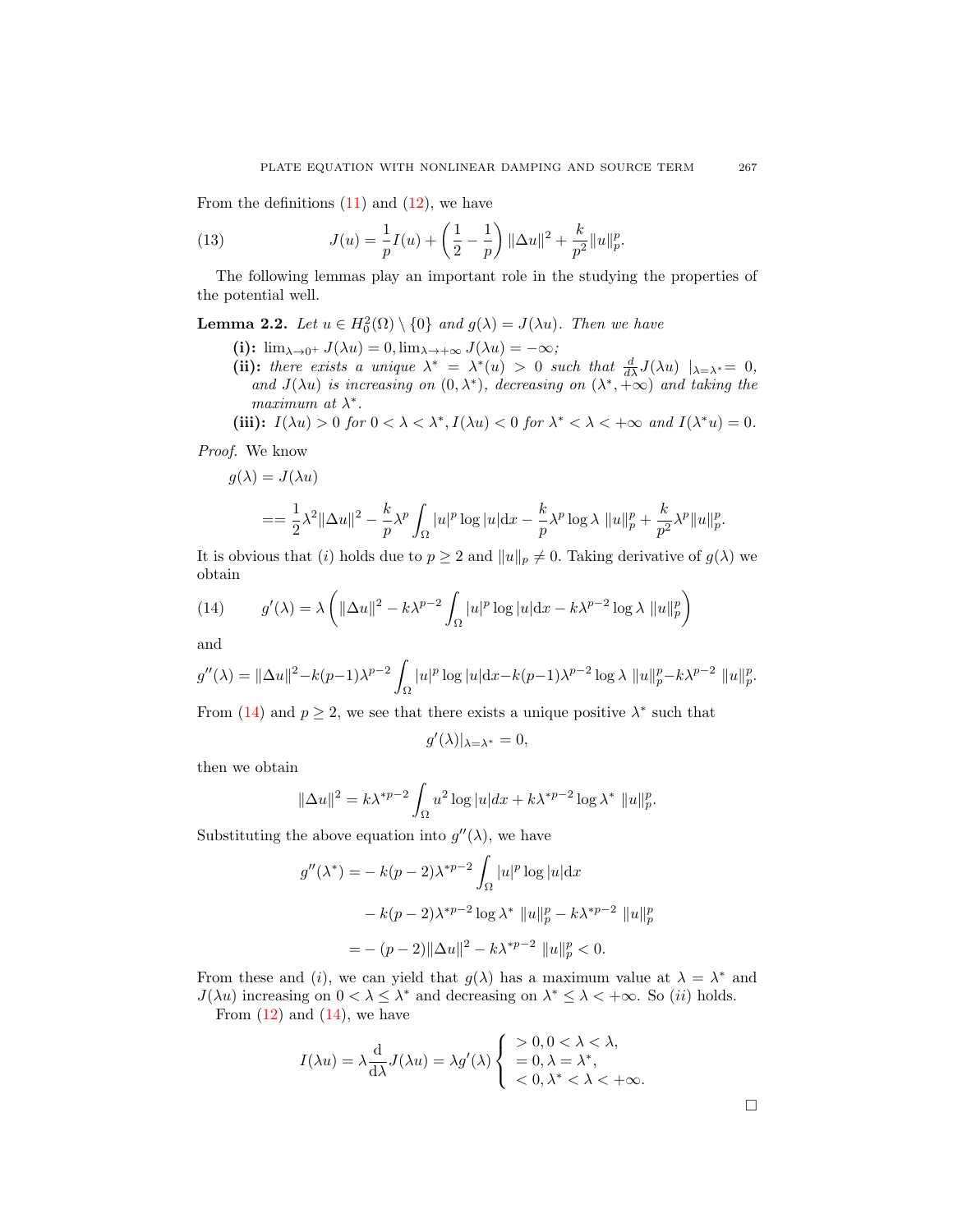Then, we could define the potential well depth of the functional  $J$  (also known as mountain pass level ) by

(15) 
$$
d = \inf \left\{ \sup_{\lambda \geq 0} J(\lambda u) | u \in H_0^2(\Omega) \backslash \{0\} \right\}.
$$

We also define the well-known Nehari manifold

<span id="page-5-0"></span>
$$
\mathcal{N} = \left\{ u | u \in H_0^2(\Omega) \backslash \{0\}, I(u) = 0 \right\}.
$$

As in  $[29, 34]$  $[29, 34]$  $[29, 34]$ , that the mountain pass level d defined in  $(15)$  can also be characterized as

$$
d = \inf_{u \in \mathcal{N}} J(u).
$$

It is easy to see that  $d \geq 0$  from [\(13\)](#page-4-1). Now, we will prove that d is strictly positive.

**Lemma 2.3.** Assume that  $p > 2$  holds. Let  $\alpha \in (0, \alpha^*)$ , and

$$
r(\alpha) := \left(\frac{\alpha}{kC_*^{p+\alpha}}\right)^{\frac{1}{p+\alpha-2}}.
$$

Then, for any  $u \in H_0^2(\Omega) \backslash \{0\}$ , we have

(i): if  $\|\nabla u\|_2 \leq r(\alpha)$ , then  $I(u) > 0$ 

(ii): if  $I(u) \leq 0$ , then  $\|\Delta u\|_2 > r(\alpha)$ .

*Proof.* Since  $\log y < y$  for any constant  $y > 0$ , using [\(9\)](#page-3-2) and the definition of  $I(u)$ in  $(12)$ , we obtain that

$$
I(u) = \|\nabla u\|_2^2 - k \int_{\Omega} |u|^p \log |u| dx
$$

$$
> \|\nabla u\|_2^2 - \frac{k}{\alpha} \|u\|_{p+\alpha}^{p+\alpha}
$$

$$
> \|u\|_2^2 - \frac{kC_*^{p+\alpha}}{r^2} \|u\|_{p+\alpha}^{p+\alpha}
$$

<span id="page-5-1"></span>
$$
\geq \|\nabla u\|_2^2 - \frac{kC_*^{p+\alpha}}{\alpha} \|\nabla u\|_2^{p+\alpha}
$$

$$
= \frac{kC_*^{p+\alpha}}{\alpha} \|\nabla u\|_2^2 \left(r^{p+\alpha-2}(\alpha) - \|\nabla u\|_2^{p+\alpha-2}\right)
$$

Obviously, the results can be obtained from the above inequality  $(16)$ .

Lemma 2.4. Assume the notations in Lemma 2.2 hold, we have

$$
0 < r_* := \sup_{\alpha \in (0, \alpha^*)} = \left(\frac{\alpha}{k C_*^{p+\alpha}}\right)^{\frac{1}{p+\alpha-2}}
$$
\n
$$
\leq r^* := \sup_{\alpha \in (0, \alpha^*)} \left(\frac{\alpha}{k B^{p+\alpha}}\right)^{\frac{1}{p+\alpha-2}} |\Omega|^{\frac{\alpha}{p(p+\alpha-2)}}
$$
\n
$$
\leq +\infty,
$$

where  $B = C_p$  as in [\(9\)](#page-3-2) and  $|\Omega|$  is the measure of  $\Omega$ .

*Proof.* It is obvious that  $r_* > 0$  (if exists), hence, we only need to prove  $r(\alpha) \leq \gamma(\alpha)$ ,  $r^*$  exists and  $r^* < +\infty$ , where

$$
\gamma(\alpha) = \left(\frac{\alpha}{kB^{p+\alpha}}\right)^{\frac{1}{p+\alpha-2}} |\Omega|^{\frac{\alpha}{p(p+\alpha-2)}}, \ \alpha \in (0, +\infty).
$$

(16)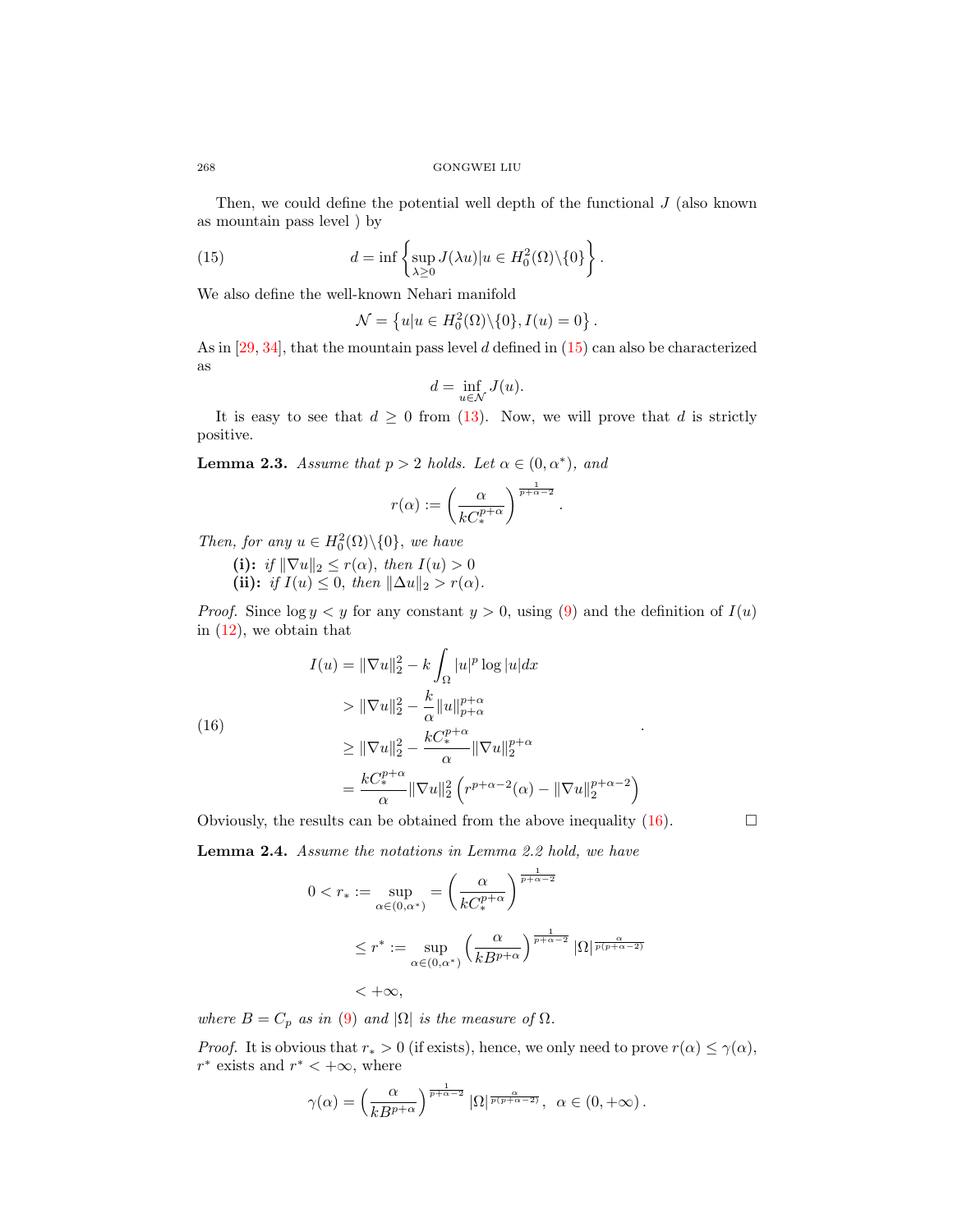For any  $u \in H_0^2(\Omega)$ , using the Hölder's inequality, we have

$$
\|u\|_p\leq |\Omega|^{\frac{\alpha}{p(p+\alpha)}}\|u\|_{p+\alpha}.
$$

Then, noticing  $C_*=C_{p+\alpha}$  and  $B=C_p$  , we deduce

$$
C_* = \sup_{u \in H_0^2 \setminus \{0\}} \frac{\|u\|_{p+\alpha}}{\|\Delta u\|_2}
$$
  
\n
$$
\geq |\Omega|^{\frac{-\alpha}{p(p+\alpha)}} \sup_{u \in H_0^2 \setminus \{0\}} \frac{\|u\|_p}{\|\Delta u\|_2},
$$
  
\n
$$
\geq |\Omega|^{\frac{-\alpha}{p(p+\alpha)}} B
$$

which implies

$$
\left(\frac{\alpha}{kC_*^{p+\alpha}}\right)^{\frac{1}{p+\alpha-2}} \le \left(\frac{\alpha}{kB^{p+\alpha}}\right)^{\frac{1}{p+\alpha-2}} |\Omega|^{\frac{\alpha}{p(p+\alpha-2)}},
$$

that is  $r(\alpha) \leq \gamma(\alpha)$ .

Now, we will prove  $r^*$  exists and  $r^* < +\infty$ . For this purpose, we divide the proof into two cases.

**Case a**. If  $n \geq 5$ , we see that  $\alpha \in (0, \alpha^*) = (0, \frac{2n}{n-4} - p)$  and  $\gamma(\alpha)$  is continuous on closed interval  $[0, \frac{2n}{n-4} - p]$ . Hence, we have  $r^*$  exists and

$$
r^* = \sup_{\alpha \in (0, \frac{2n}{n-4} - p)} \gamma(\alpha) \le \max_{\alpha \in [0, \frac{2n}{n-4} - p]} \gamma(\alpha) < +\infty
$$

**Case b.** If  $n \leq 4$ , we define the following auxiliary function

$$
h(\alpha) := \log[\gamma(\alpha)] = \frac{1}{p + \alpha - 2} [\log \alpha - \log k - (p + \alpha) \log B] + \frac{\alpha}{p(p + \alpha - 2)} \log |\Omega|.
$$

Hence

$$
h'(\alpha) = \frac{p^2 + p\alpha - 2p + p\alpha\log k - p\alpha\log\alpha + 2p\alpha\log B + p\alpha\log|\Omega| - 2\alpha\log|\Omega|}{p\alpha(p + \alpha - 2)^2}.
$$

For simplicity, we set

 $g(\alpha) := p^2 + p\alpha - 2p + p\alpha \log k - p\alpha \log \alpha + 2p\alpha \log B + p\alpha \log |\Omega| - 2\alpha \log |\Omega|,$ then

$$
g'(\alpha) = p + p \log k - p \log \alpha - p + 2p \log B + p \log |\Omega| - 2 \log |\Omega|
$$
  
= 
$$
p \log \frac{kB^2 |\Omega|^{1 - \frac{2}{p}}}{\alpha},
$$

which yields that the function  $g(\alpha)$  is strictly increasing on  $(0, kB^2|\Omega|^{1-\frac{2}{p}})$  and strictly decreasing on  $(kB^2|\Omega|^{1-\frac{2}{p}},+\infty)$ .

On the one hand, due to  $p > 2$ , it is easy to see that

$$
\lim_{\alpha \to 0^+} g(\alpha) = p^2 - 2p > 0
$$

which implies that  $g(\alpha) > 0$  for  $\alpha \in (0, kB^2|\Omega|^{1-\frac{2}{p}})$  by  $g(\alpha)$  is strictly increasing on  $(0,kB^2|\Omega|^{1-\frac{2}{p}})$ .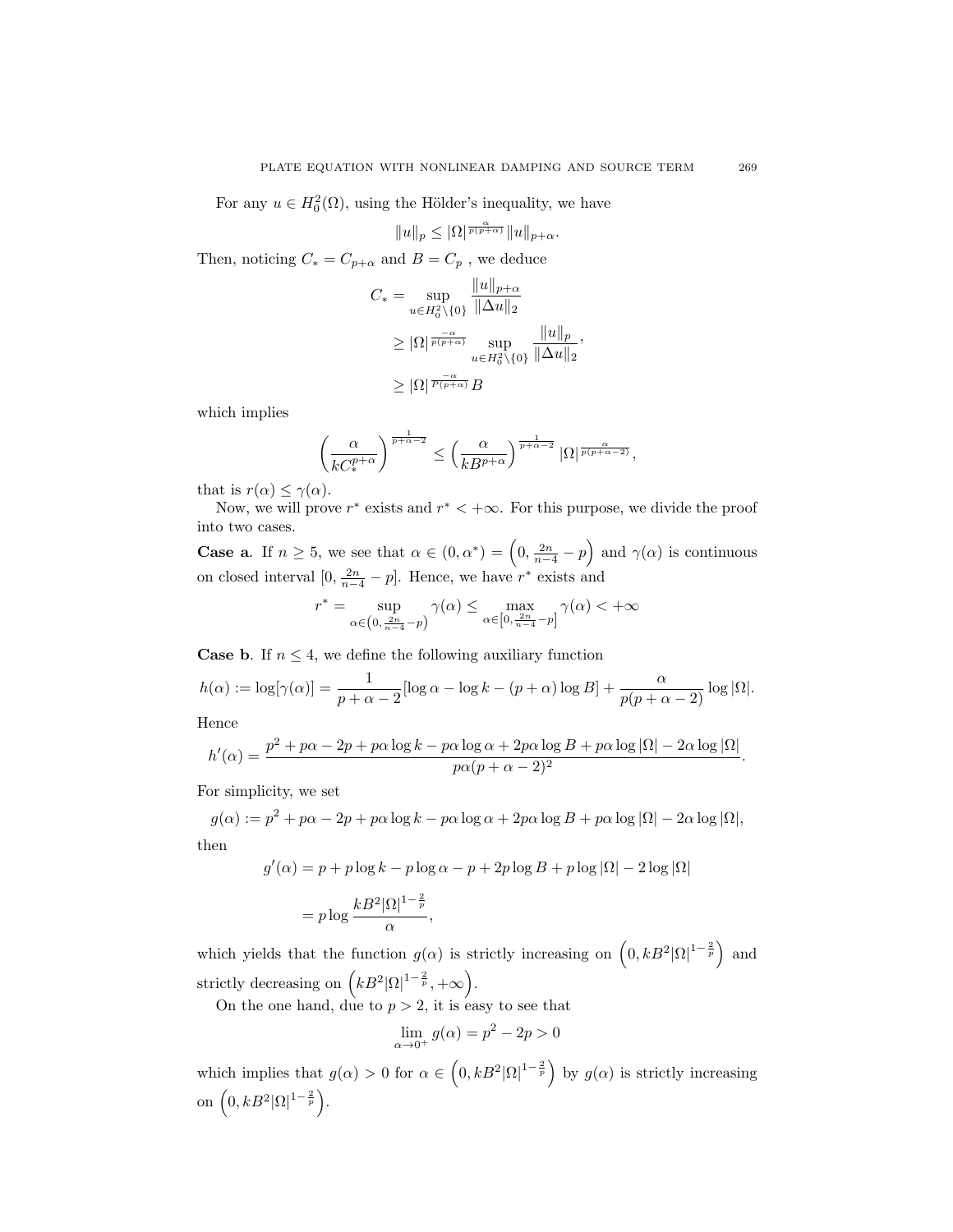While on the other hand, we can deduce that

$$
\lim_{\alpha \to +\infty} g(\alpha) = \lim_{\alpha \to +\infty} \left( p^2 - 2p + p\alpha [1 + \log(kB^2 |\Omega|^{1 - \frac{2}{p}})] - \log \alpha \right) = -\infty,
$$

which together with  $g\left(kB^2|\Omega|^{1-\frac{2}{p}}\right) > 0$  and  $g(\alpha)$  is strictly decreasing on  $(kB^2|\Omega|^{1-\frac{2}{p}},+\infty)$ , implies that there exists a unique  $\alpha_* \in (kB^2|\Omega|^{1-\frac{2}{p}},+\infty)$ such that  $g(\alpha_*)=0$ .

Noting the relation between  $h'(\alpha)$  and  $g(\alpha)$ , we deduce that  $h'(\alpha) > 0$  for  $\alpha \in$  $(0, \alpha_*)$ , and  $h'(\alpha) < 0$  for  $\alpha \in (\alpha_*, +\infty)$ . Therefore,  $h(\alpha)$  achieves its maximum value at  $\alpha = \alpha_*$ , that is

$$
r^* = \sup_{\alpha \in (0, +\infty)} \sigma(\alpha) = e^{h(\alpha_*)} < +\infty.
$$

 $\Box$ 

Making using of the Lemmas 2.2 and 2.3, we obtain the following corollary.

**Corollary 1.** Assume that  $p > 2$  holds. Then, we have

(i): if  $\|\nabla u\|_2 < r_*,$  then  $I(u) > 0;$ (ii): if  $I(u) \leq 0$ , then  $\|\nabla u\|_2 \geq r_*$ 

for any  $u \in H_0^2(\Omega) \setminus \{0\}$ , where  $r_*$  is the positive constant defined in Lemma 2.3.

**Lemma 2.5.** Assume that  $p \geq 2$  holds. Then the constant d defined in [\(15\)](#page-5-0) is strictly positive.

*Proof.* (i) For the case  $p = 2$ , we have  $d \geq \frac{k}{4} \left(\frac{2\pi}{k}\right)^{\frac{n}{2}} e^n$  (see [\[9,](#page-24-11) [20,](#page-25-7) [25\]](#page-25-2) for details).

(ii) For the case  $p > 2$ , by (ii) of Corollary 2.1, we get that  $\|\nabla u\|_2 \geq r_*$  if  $u \in \mathcal{N}$ . Then, making using of  $(13)$  with  $I(u) > 0$ , we obtian

$$
J(u) = \left(\frac{1}{2} - \frac{1}{p}\right) \|\Delta u\|_2^2 + \frac{k}{p^2} \|u\|_p^p \ge \left(\frac{p-2}{2p}\right) r_*^2 > 0.
$$

We define energy for the problem  $(1)$ , which obeys the following energy equality of the weak solution  $u$ 

(17) 
$$
E(t) + \int_0^t \|u_\tau\|_m^m d\tau = E(0), \quad \text{for all } t \in [0, T)
$$

where

<span id="page-7-0"></span>
$$
E(t) = \frac{1}{2} ||u_t||^2 + \frac{1}{2} ||\Delta u||^2 - \frac{1}{p} \int_{\Omega} |u|^p \log |u|^k dx + \frac{k}{p^2} ||u||_p^p,
$$
  

$$
E(0) = \frac{1}{2} ||u_1||^2 + \frac{1}{2} ||\Delta u_0||^2 - \frac{1}{p} \int_{\Omega} |u_0|^p \log |u_0|^k dx + \frac{k}{p^2} ||u_0||_p^p.
$$

It is obvious that

<span id="page-7-1"></span>
$$
E(t) = \frac{1}{2} ||u_t||^2 + J(u).
$$

Taking  $v = u_t$  in [\(10\)](#page-3-3), after a simple calculation, we get

(18) 
$$
\frac{\mathrm{d}}{\mathrm{d}t}E(t) = -\left\|u_t\right\|_m^m.
$$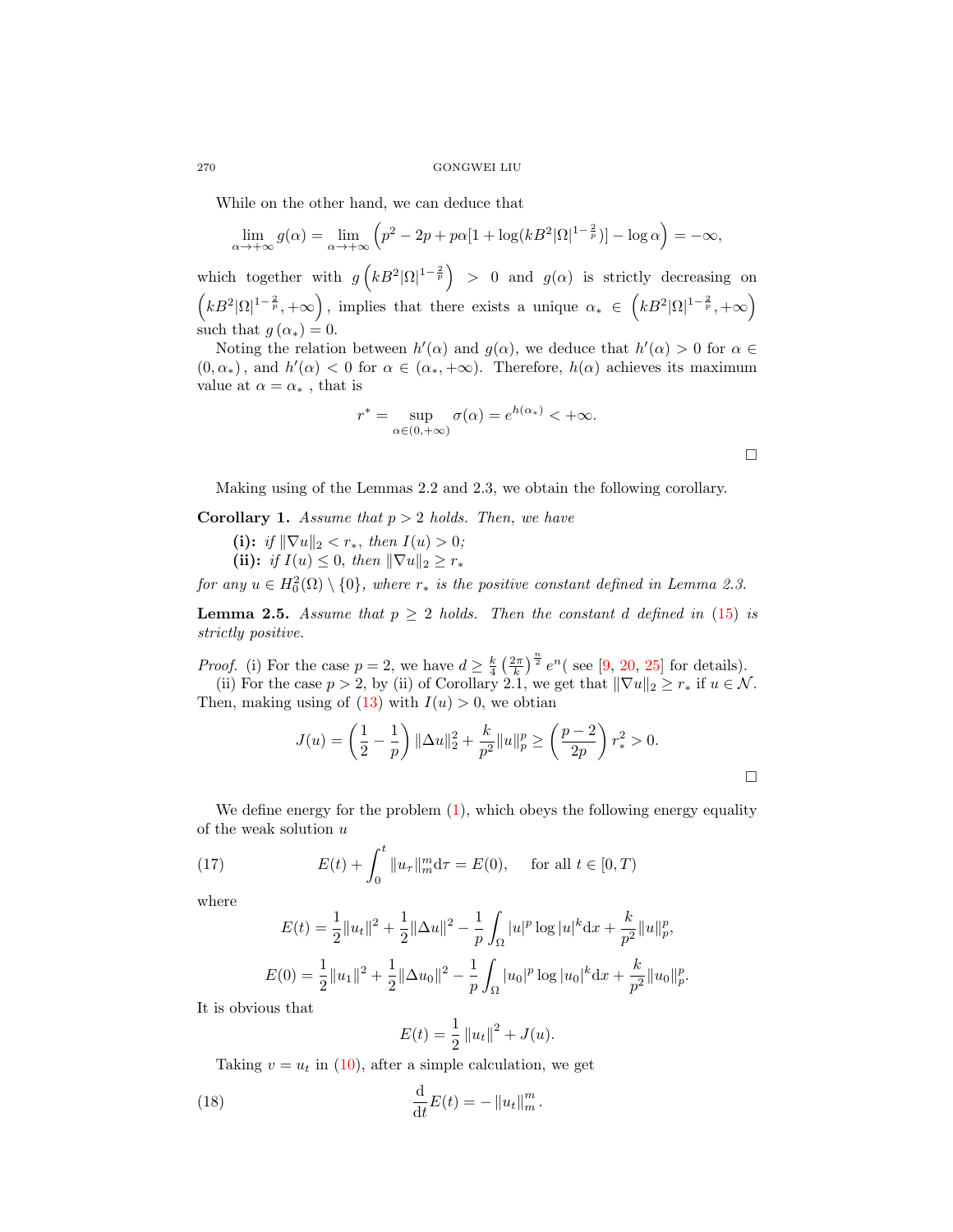Now, we define the subsets of  $H_0^2(\Omega)$  related to problem [\(1\)](#page-0-0). Set

(19) 
$$
W = \{u \in H_0^1(\Omega) | J(u) < d, I(u) > 0\},
$$

$$
V = \{u \in H_0^1(\Omega) | J(u) < d, I(u) < 0\},
$$

where  $W$  and  $V$  are called the stable and unstable set, respectively  $[21]$ .

In order to establish the global existence and blow-up results of solution, we have to prove the following invariance sets of  $W$  and  $V$ .

**Lemma 2.6.** If  $u_0 \in H_0^2, u_1 \in L^2, p \ge 2, E(0) < d$ , and u is a weak solution of problem  $(1)$  on  $[0, T)$ , where T is the maximal existence time of weak solution, then

(i):  $u \in W$  if  $I(u_0) > 0$ ; (ii):  $u \in V$  if  $I(u_0) < 0$ .

Proof. It follows from the definition of weak solution and [\(17\)](#page-7-0) that

<span id="page-8-0"></span>(20) 
$$
\frac{1}{2} ||u_t||^2 + J(u) \le \frac{1}{2} ||u_1||^2 + J(u_0) < d, \text{ for any } t \in [0, T).
$$

(i) Arguing by contradiction, we assume that there exists a number  $t_0 \in (0, T)$ such that  $u(t) \in W$  on  $[0, t_0)$  and  $u(t_0) \notin W$ . Then, by the continuity of  $J(u(t))$ and  $I(u(t))$  with respect to t, we have either (a)  $J(u(t_0)) = d$  or (b)  $I(u(t_0)) = 0$ and  $||u (t_0)|| \neq 0$ .

It follows from  $(20)$  that  $(a)$  is impossible. If  $(b)$  holds, then by the definition of d, we have  $J(u(t_0)) \geq d$ , which contradicts [\(20\)](#page-8-0) again. Thus, we have  $u(t) \in W$  for all  $t \in [0, T)$ .

(ii) The proof is similar to the proof of (i). We omit it.  $\Box$ 

# 3. Local existence

In this section, we are concerned with the local existence and uniqueness for the solution of the problem  $(1)$ . The idea comes from  $[14, 28, 38]$  $[14, 28, 38]$  $[14, 28, 38]$  $[14, 28, 38]$  $[14, 28, 38]$ , where the source term is polynomial. First, we give a technical lemma given in [\[22\]](#page-25-13) which plays an important role in the uniqueness of the solution.

**Lemma 3.1.** ([\[22\]](#page-25-13)) For every  $\varepsilon > 0$ , there exists  $A > 0$ , such that the real function

$$
j(s) = |s|^{p-2} \log |s|, \quad p > 2
$$

satisfies

$$
|j(s)| \le A + |s|^{p-2+\varepsilon}.
$$

**Theorem 3.2.** Suppose that  $u_0 \in H_0^2(\Omega), u_1 \in L^2(\Omega)$ , and  $p > 2$ , then there is  $T > 0$ , such that the problem [\(1\)](#page-0-0) admits a unique local weak solution on [0, T].

*Proof.* For every  $T > 0$ , we consider the space

$$
\mathcal{H} := C([0,T];H_0^2(\Omega)) \cap C^1([0,T];L^2(\Omega))
$$

endowed with the norm

$$
||u(t)||_{\mathcal{H}} = \left(\max_{t \in [0,T]} \left( ||\Delta u(t)||_2^2 + ||u_t(t)||_2^2 \right) \right)^{\frac{1}{2}}.
$$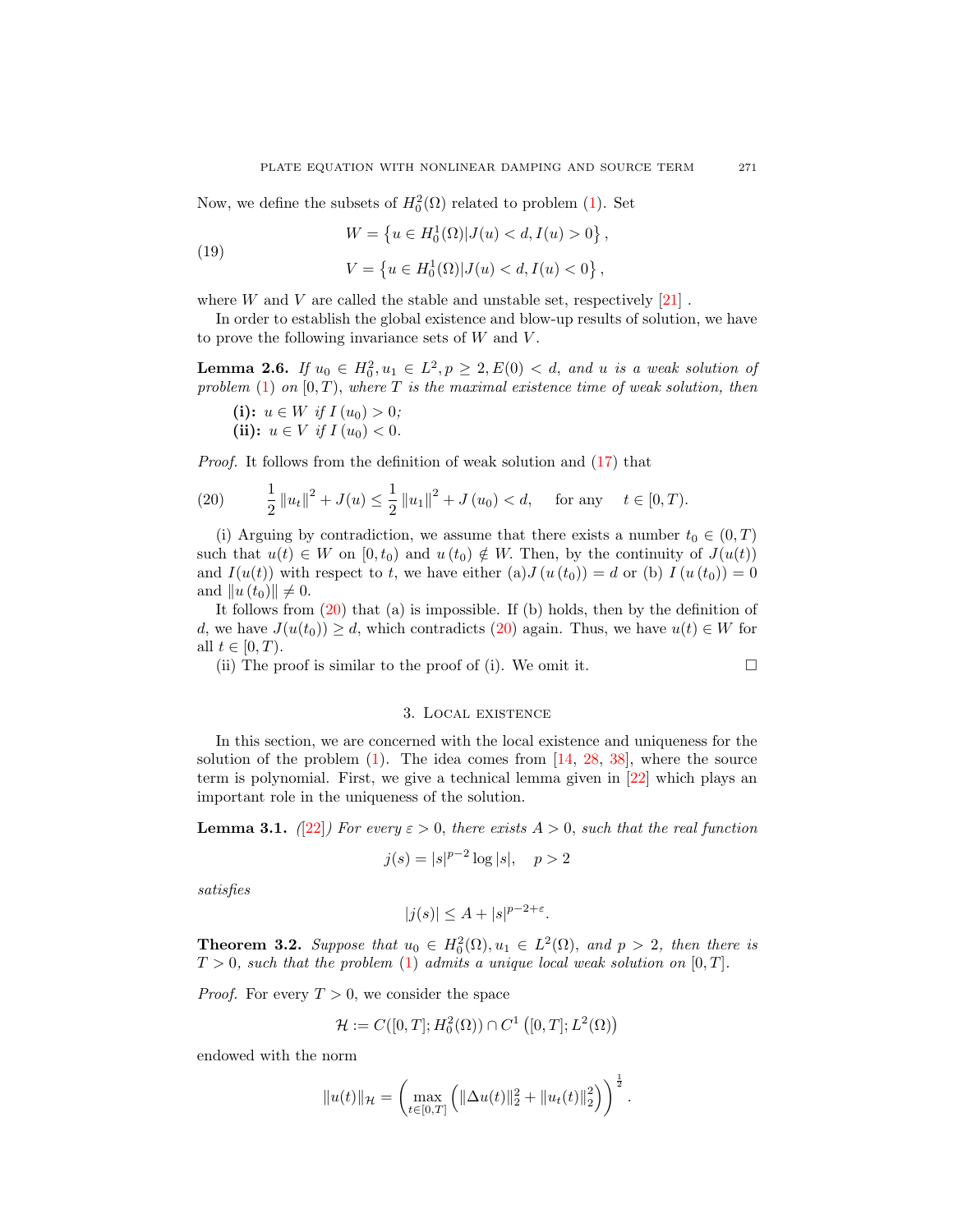For every given  $u \in \mathcal{H}$ , we consider the following initial boundary value problem

<span id="page-9-0"></span>(21) 
$$
\begin{cases} v_{tt} + \Delta^2 v + |v_t|^{m-2} v_t = |u|^{p-2} u \log |u|^k, (x, t) \in \Omega \times \mathbb{R}^+, \\ v = \frac{\partial v}{\partial \nu} = 0, & (x, t) \in \partial \Omega \times \mathbb{R}^+, \\ v(x, 0) = u_0(x), v_t(x, 0) = u_1(x), & x \in \Omega. \end{cases}
$$

We shall prove that the problem [\(21\)](#page-9-0) admits a unique solution  $v \in \mathcal{H} \cap C^2([0,T],$  $H^{-2}(\Omega)$  with  $v_t \in L^m([0,T], L^m(\Omega))$ .

Let  $W_h = \text{Span}\{w_1, \ldots, w_h\}$ , where  $\{\omega_i\}_{i=1}^{\infty}$  is the orthogonal complete system of eigenfunctions of  $\Delta^2$  in  $H_0^2(\Omega)$  with  $||w_i|| = 1$  for all i. Then,  $\{w_i\}$  is orthogonal and complete in  $L^2(\Omega)$  and in  $H_0^2(\Omega)$ ; denote by  $\{\lambda_i\}$  the related eigenvalues to their multiplicity. Let

<span id="page-9-2"></span>
$$
u_{0h} = \sum_{i=1}^{h} \left( \int_{\Omega} \Delta u_0 \Delta w_i \right) w_i \quad \text{and} \quad u_{1h} = \sum_{i=1}^{h} \left( \int_{\Omega} u_1 w_i \right) w_i
$$

such that  $u_{0h} \in W_h, u_{1k} \in W_h, u_{0h} \to u_0$  in  $H_0^2(\Omega)$  and  $u_{1h} \to u_1$  in  $L^2(\Omega)$  as  $h \to \infty$ . For each  $h > 0$  we seek h functions  $\gamma_{1h}, \ldots, \gamma_{hh} \in C^2[0, T]$  such that

(22) 
$$
v_h(t) = \sum_{i=1}^h \gamma_{ih}(t)\omega_i,
$$

solves the following problem

<span id="page-9-1"></span>(23) 
$$
\begin{cases} \int_{\Omega} \left( v''_{h} + \Delta^{2} v_{h} + |v'_{h}|^{m-2} v'_{h} - |u|^{p-2} u \log |u|^{k} \right) \eta \mathrm{d}x = 0, \\ v_{k}(0) = u_{0h}, \quad v'_{h}(0) = u_{1h}. \end{cases}
$$

For  $i = 1, \ldots, h$ , taking  $\eta = w_i$  in [\(23\)](#page-9-1) yields the following Cauchy problem for a nonlinear ordinary differential equation with unknown  $\gamma_{ih}$ 

$$
\begin{cases} \gamma_{ih}^{\prime\prime}(t) + \lambda_i \gamma_{ih}(t) + c_i |\gamma_{ih}^{\prime}(t)|^{m-2} \gamma_{ih}^{\prime}(t) = \psi_i(t), \\ \gamma_{ih}(0) = \int_{\Omega} u_0 \omega_i, \quad \gamma_{ih}^{\prime}(0) = \int_{\Omega} u_1 \omega_i, \end{cases}
$$

where

$$
c_i = ||\omega_i||_m^m
$$
,  $\psi_i(t) = \int_{\Omega} |u(t)^{p-2}u(t) \log |u|^k \omega_i dx \in C[0, T].$ 

Then the above problem admits a unique local solution  $\gamma_{ih} \in C^2[0,T]$  for all i, which in turn implies a unique  $v_h$  defined by  $(22)$  satisfying  $(23)$ .

Taking  $\eta = v'_h(t)$  into [\(23\)](#page-9-1) and integrating over  $[0, t] \subset [0, T]$ , we have

<span id="page-9-3"></span>(24)  
\n
$$
||v'_{h}(t)||^{2} + ||\Delta v_{h}(t)||^{2} + 2 \int_{0}^{t} ||v'_{h}(\tau)||_{m}^{m} d\tau
$$
\n
$$
= ||v_{1h}||^{2} + ||\Delta v_{0h}||^{2} + 2 \int_{0}^{t} \int_{\Omega} |u|^{p-2} u \log |u|^{k} v'_{h}
$$

for every  $h \geq 1$ . We estimate the last term in the right-hand side of [\(24\)](#page-9-3) thanks to Young's and Sobolev's inequalities

$$
2\int_0^t \int_{\Omega} |u|^{p-2}u \log |u|^k v_h'
$$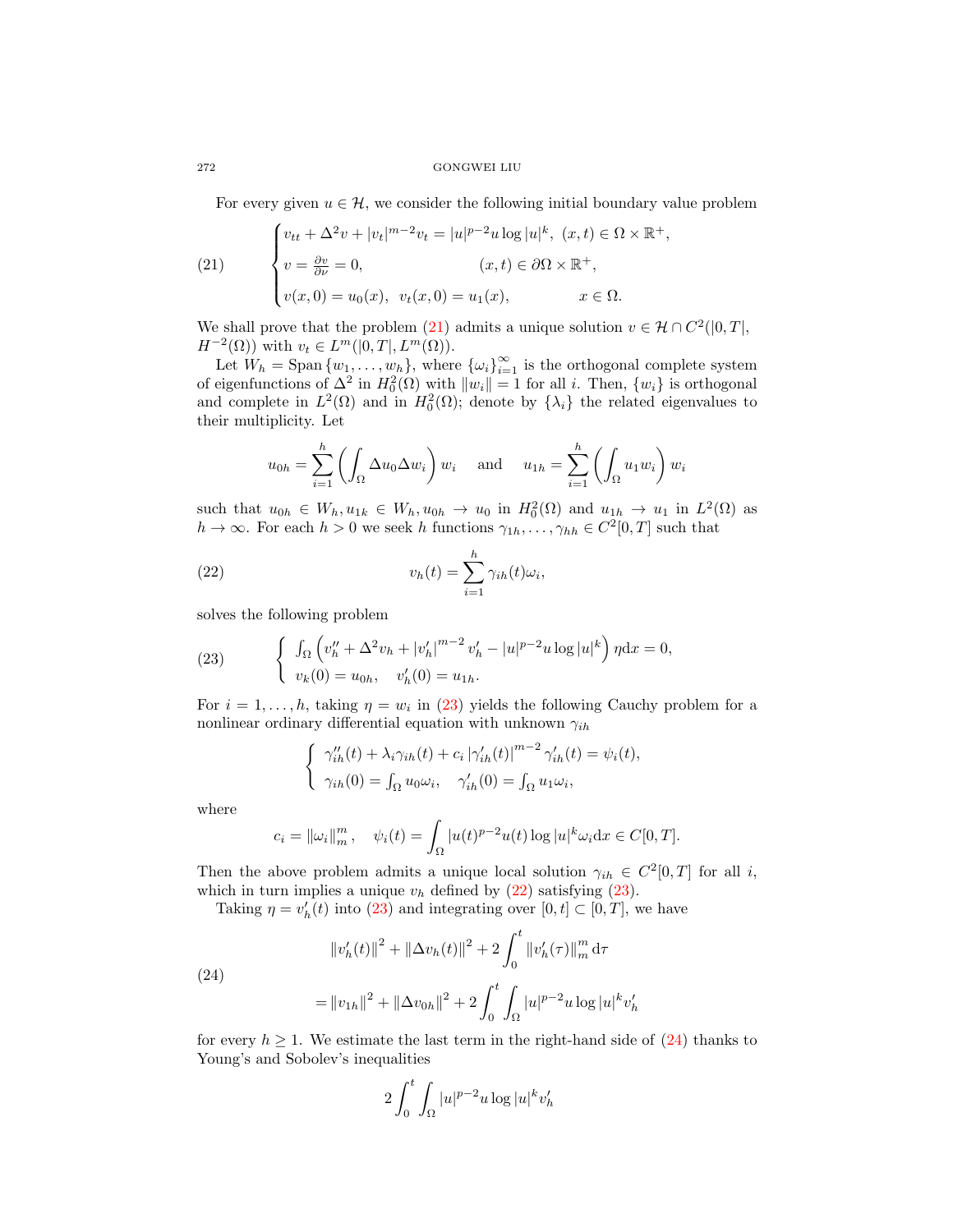<span id="page-10-0"></span>(25) 
$$
\leq 2 \int_0^t \int_{\Omega} ||u|^{p-1} \log |u|^k ||v'_h| \leq \int_0^t \int_{\Omega} \left( C ||u|^{p-1} \log |u||^{\frac{m}{m-1}} + \int_0^t ||v'_h||_m^m \right).
$$

In order to estimate [\(25\)](#page-10-0), we focus on the logarithmic term. Here we denote  $\Omega$  :=  $\Omega_1 \cup \Omega_2$ , where  $\Omega_1 = \{x \in \Omega | |u(x)| < 1\}$  and  $\Omega_2 = \{x \in \Omega | |u(x)| \geq 1\}$ . Then we have

$$
\int_{\Omega} \|u\|^{p-1} \log |u||^{\frac{m}{m-1}} dx = \int_{\Omega_1} \|u\|^{p-1} \log |u||^{\frac{m}{m-1}} dx + \int_{\Omega_2} \|u\|^{p-1} \log |u||^{\frac{m}{m-1}} dx.
$$

By a simple calculation, we obtain

$$
\inf_{s \in (0,1)} s^{p-1} \log s = -\frac{1}{e(p-1)},
$$

which implies

$$
\int_{\Omega_1} \|u\|^{p-1} \log |u||^{\frac{m}{m-1}} \, \mathrm{d}x \leq [e(p-1)]^{-\frac{m}{m-1}} |\Omega|.
$$

Let

$$
\rho = \frac{2n}{n-4} \cdot \frac{m-1}{m} - p + 1 > 0
$$
 for  $n \ge 5$ ; any positive  $\rho$ ,  $n \le 4$ .

By the Sobolev embedding from  $H_0^2(\Omega)$  to  $L^{\frac{2n}{n-4}}(\Omega)$  if  $n \geq 5$  and to  $L^q(\Omega)$  for any  $q \ge 1$  if  $n \le 4$ , recalling  $u \in \mathcal{H} := C([0, T]; H_0^2(\Omega))$ , we have

$$
\int_{\Omega_2} \|u|^{p-1} \log |u| \|^{\frac{m}{m-1}} \, \mathrm{d}x
$$
  
\n
$$
\leq \rho^{-\frac{m-1}{m}} \int_{\Omega_2} (|u|^{p-1+\rho})^{\frac{m-1}{m}} \, \mathrm{d}x
$$
  
\n
$$
\leq \rho^{-\frac{m-1}{m}} \int_{\Omega_2} |u|^{\frac{2n}{n-4}} \mathrm{d}x
$$
  
\n
$$
\leq \rho^{-\frac{m-1}{m}} \int_{\Omega} |u|^{\frac{2n}{n-4}} \mathrm{d}x
$$
  
\n
$$
= \rho^{-\frac{m-1}{m}} \|u\|_{\frac{2n}{n-4}}^{\frac{2n}{n-4}}
$$
  
\n
$$
\leq C \|u\|_{H_0^2}^{\frac{2n}{n-4}} \leq C.
$$

The proof of the case  $n \leq 4$  is similar. From the above discussion, [\(25\)](#page-10-0) yields

<span id="page-10-2"></span>(26) 
$$
2\int_0^t \int_{\Omega} |u|^{p-2}u \log |u|^k v'_h \leq CT + \int_0^t \|v'_h\|_m^m.
$$

Substituting this inequality into  $(24)$ , we obtain

<span id="page-10-1"></span>(27) 
$$
\|v'_{h}(t)\|^{2} + \|\Delta v_{h}(t)\|^{2} + \int_{0}^{t} \|v'_{h}(\tau)\|_{m}^{m} d\tau \leq C,
$$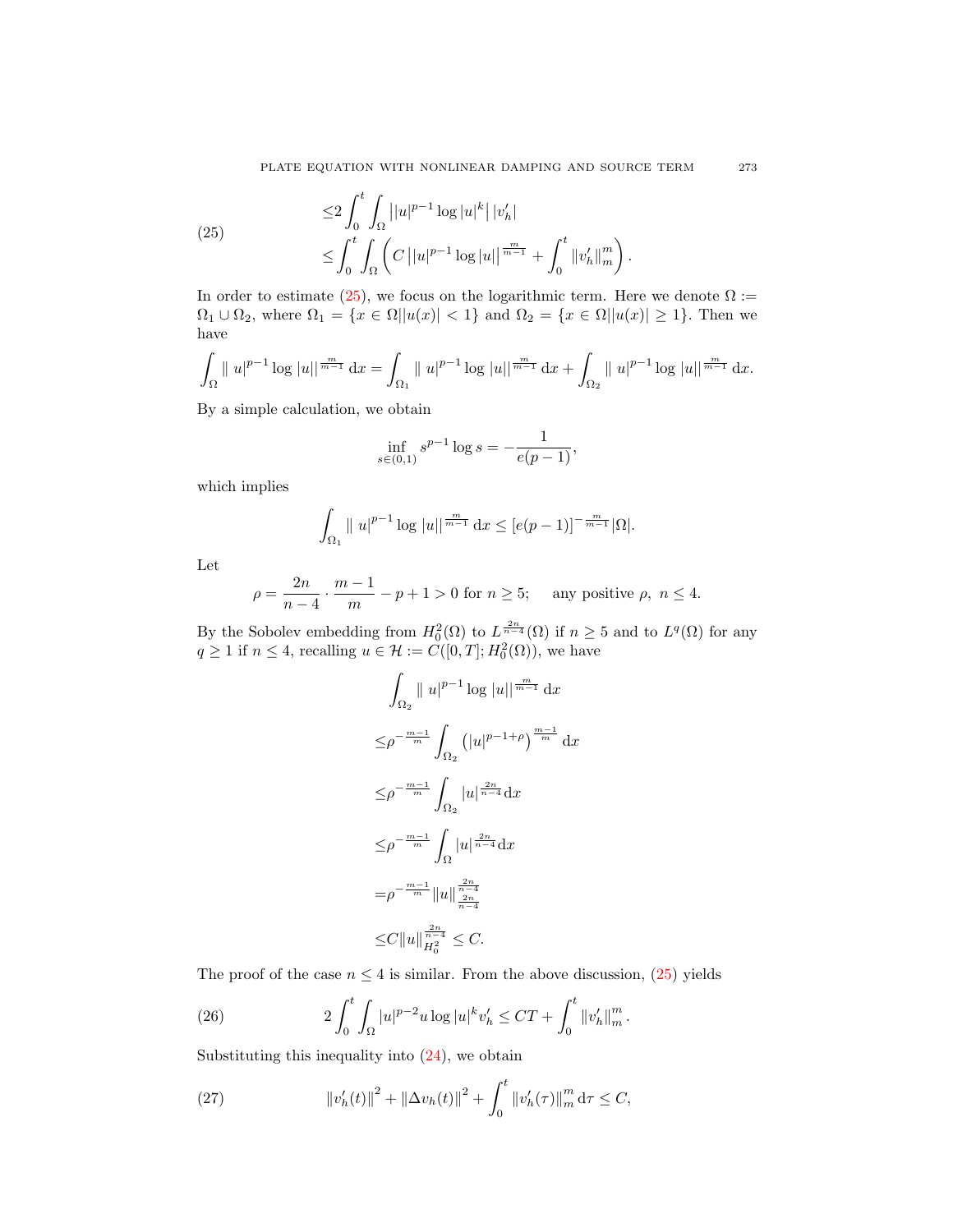where  $C > 0$  is independent of h. It follows from  $(27)$  that

<span id="page-11-0"></span>
$$
v_h(t)
$$
 is bounded in  $L^{\infty}([0,T], H_0^2(\Omega)),$ 

(28) 
$$
v'_h(t) \text{ is bounded in } L^m\left[ (0,T], L^m(\Omega) \right) \cap L^\infty\left( [0,T], L^2(\Omega) \right),
$$

 $v_h''(t)$  is bounded in  $L^2([0,T], H^{-2}(\Omega))$ .

Hence, up to a subsequence, we could pass to the limit in [\(23\)](#page-9-1) and obtain a weak solution v of [\(21\)](#page-9-0) with regularity [\(28\)](#page-11-0). Then, we have  $v \in C([0,T], H_0^2(\Omega)) \cap$  $C^1([0,T], L^2(\Omega))$  with  $v_t \in L^m([0,T], L^m(\Omega))$ . Finally, from  $(21)$ , we obtain  $v'' \in$  $C^0([0,T], H^{-2}(\Omega))$ . Then the weak local solution of problem [\(21\)](#page-9-0) has been obtained.

To prove the uniqueness, arguing by contradiction: if  $w$  and  $v$  were two solutions of [\(21\)](#page-9-0) which have the same initial data. Subtracting these two equations and testing the result by  $w_t - v_t$ , we could obtain

<span id="page-11-1"></span>
$$
(29) \quad \|w_t - v_t\|^2 + \|\Delta w - \Delta v\|^2 + 2 \int_0^t \int_{\Omega} \left( |w_\tau|^{m-2} |w_\tau|^{m-2} |v_\tau|^{m-2} |v_\tau|^{m-2} |v_\tau|^{m-2} |v_\tau|^{m-2} |v_\tau|^{m-2} |v_\tau|^{m-2} |v_\tau|^{m-2} |v_\tau|^{m-2} |v_\tau|^{m-2} |v_\tau|^{m-2} |v_\tau|^{m-2} |v_\tau|^{m-2} |v_\tau|^{m-2} |v_\tau|^{m-2} |v_\tau|^{m-2} |v_\tau|^{m-2} |v_\tau|^{m-2} |v_\tau|^{m-2} |v_\tau|^{m-2} |v_\tau|^{m-2} |v_\tau|^{m-2} |v_\tau|^{m-2} |v_\tau|^{m-2} |v_\tau|^{m-2} |v_\tau|^{m-2} |v_\tau|^{m-2} |v_\tau|^{m-2} |v_\tau|^{m-2} |v_\tau|^{m-2} |v_\tau|^{m-2} |v_\tau|^{m-2} |v_\tau|^{m-2} |v_\tau|^{m-2} |v_\tau|^{m-2} |v_\tau|^{m-2} |v_\tau|^{m-2} |v_\tau|^{m-2} |v_\tau|^{m-2} |v_\tau|^{m-2} |v_\tau|^{m-2} |v_\tau|^{m-2} |v_\tau|^{m-2} |v_\tau|^{m-2} |v_\tau|^{m-2} |v_\tau|^{m-2} |v_\tau|^{m-2} |v_\tau|^{m-2} |v_\tau|^{m-2} |v_\tau|^{m-2} |v_\tau|^{m-2} |v_\tau|^{m-2} |v_\tau|^{m-2} |v_\tau|^{m-2} |v_\tau|^{m-2} |v_\tau|^{m-2} |v_\tau|^{m-2} |v_\tau|^{m-2} |v_\tau|^{m-2} |v_\tau|^{m-2} |v_\tau|^{m-2} |v_\tau|^{m-2} |v_\tau|^{m-2} |v_\tau|^{m-2} |v_\tau|^{m-2} |v_\tau|^{m-2} |v_\tau|^{m-2} |v_\tau|^{m-2} |v_\tau|^{m-2} |v_\tau|^{m-2} |v_\tau|
$$

It follows from the following element inequality

$$
(|\varphi|^{m-2}\varphi - |\psi|^{m-2}\psi) (\varphi - \psi) \ge C|\varphi - \psi|^m \text{ for } m \ge 2,
$$

that [\(29\)](#page-11-1) can make to be

$$
||w_t - v_t||^2 + ||v - w||_{H_0^2}^2 + C \int_0^T ||w_\tau - v_\tau||_m^m \le 0.
$$

Therefore, we have  $w = v$ , i.e. the problem [\(21\)](#page-9-0) obeys a unique weak solution.

Now, we are in the position to prove Theorem 3.1. For  $u_0 \in H_0^2(\Omega), u_1 \in L^2(\Omega)$ , we denote

$$
R^2 := 2(||u_1||^2 + ||\Delta u_0||^2),
$$

and

$$
B_{RT} := \{ u \in \mathcal{H} | u(0, x) = u_0(x), u_t(0, x) = u_1(x), ||u||_{\mathcal{H}} \le R \}
$$

for every  $T > 0$ . From the above discussion, for any  $u \in B_{RT}$ , we could introduce a map  $\Phi : \mathcal{H} \to \mathcal{H}$  defined by  $v = \Phi(u)$ , where v is the unique solution to [\(21\)](#page-9-0).

Claim.  $\Phi$  is a contract map satisfying  $\Phi(B_{RT}) \subseteq B_{RT}$ , for small  $T > 0$ .

In fact, assume that  $u \in B_{RT}$ , the corresponding solution  $v = \Phi(u)$  satisfies [\(21\)](#page-9-0) for all  $t \in [0, T]$ . Thus, as did the proof  $(26)$  and  $(27)$ , we have

$$
||v_t(t)||^2 + ||\Delta v(t)||^2 \le ||u_1||^2 + ||\Delta u_0||^2 + CR^{\frac{2n}{n-4}}T
$$
  

$$
\le \frac{R^2}{2} + CR^{\frac{2n}{n-4}}T
$$

for  $n \geq 5$ , For the case  $n \leq 4$ , the index  $\frac{2n}{n-4}$  of R in the last inequality can be replaced by any fixed positive number. If T is sufficiently small, then  $||v||_{\mathcal{H}} \leq R$ , which implies that  $\Phi(B_{RT}) \subseteq B_{RT}$ 

Next we show that  $\Phi$  is contractive in  $B_{RT}$ . We set  $v_1 = \Phi(w_1), v_2 = \Phi(w_2)$ with  $w_1, w_2 \in B_{RT}$ , and  $v = v_1 - v_2$ , then, v satisfies

<span id="page-11-2"></span>(30)  

$$
\langle v_{tt}, \eta \rangle + (\Delta v, \Delta \eta) + \int_{\Omega} \left( |v_{1t}|^{m-2} v_{1t} - |v_{2t}|^{m-2} v_{2t} \right) \eta \mathrm{d}x
$$

$$
= \int_{\Omega} \left( |w_1|^{p-2} w_1 \log |w_1|^k - |w_2|^{p-2} w_2 \log |w_2|^k \right) \eta \mathrm{d}x,
$$

for any  $\eta \in H_0^2(\Omega)$  and a.e.  $t \in [0, T]$ .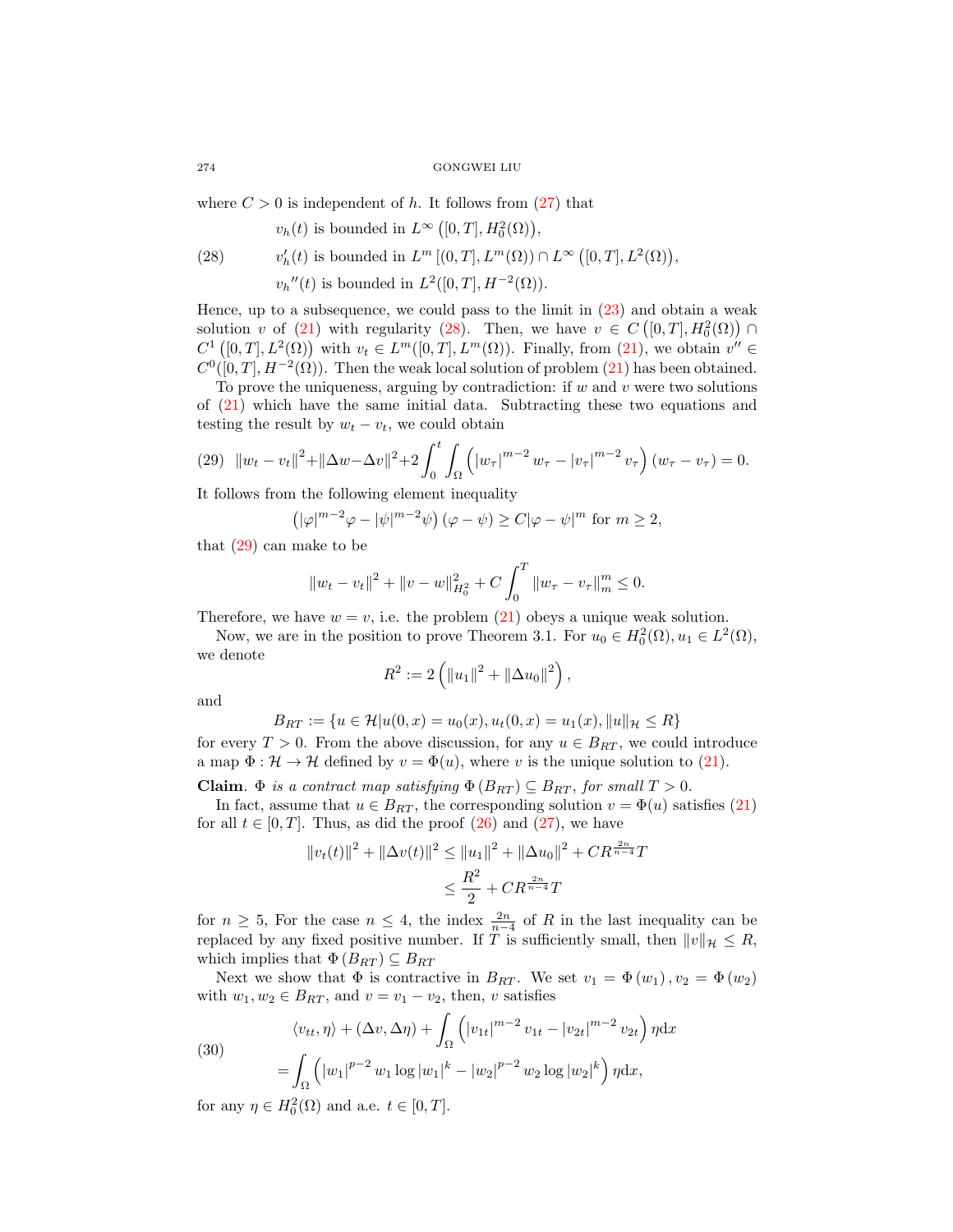Taking  $\eta = v_t = v_{1t} - v_{2t}$ , noticing

<span id="page-12-0"></span>
$$
\int_{\Omega} \left( |v_{1t}|^{m-2} v_{1t} - |v_{2t}|^{m-2} v_{2t} \right) (v_{1t} - v_{2t}) dx \ge 0,
$$

and integrating both sides of  $(30)$  over  $(0, t)$ , we have

(31) 
$$
\|v_t\|^2 + \|\Delta v\|^2
$$

$$
\leq 2k \left\| |w_1|^{p-2} w_1 \log |w_1| - |w_2|^{p-2} w_2 \log |w_2| \right\| \|v_t\|,
$$

We need estimating the logarithmic term in [\(31\)](#page-12-0) by using Lemma 3.1. By the similar argument as  $[22]$ , we give the sketch of the proof.

Making use of mean value theorem, we have, for  $0 < \theta < 1$ ,

$$
\begin{aligned}\n&\left||w_1|^{p-2}w_1\log|w_1| - |w_2|^{p-2}w_2\log|w_2|\right| \\
&= k\left|1 + (p-1)\log|\theta w_1 + (1-\theta)w_2|\right| |\theta w_1 + (1-\theta) w_2|^{p-2}|w_1 - w_2|\n\end{aligned}
$$

Then, it follows from Lemma 3.1 that

$$
\|w_1|^{p-2}w_1\log|w_1| - |w_2|^{p-2}w_2\log|w_2|\
$$
  
\n
$$
\leq k|\theta w_1 + (1-\theta) w_2|^{p-2} |w_1 - w_2| + k(p-1)A|w_1 - w_2|
$$
  
\n
$$
+ k(p-1)|\theta w_1 + (1-\theta)w_2|^{p-2+\epsilon}|w_1 - w_2|
$$
  
\n
$$
\leq k(|w_1| + |w_2|)^{p-2}|w_1 - w_2| + k(p-1)A|w_1 - w_2|
$$
  
\n
$$
+ k(p-1)(|w_1| + |w_2|)^{p-2+\epsilon}|w_1 - w_2|.
$$

Since  $w_1, w_2 \in B_{RT}$ , using Hölder's inequality and the Sobolev embedding, we can obtain

$$
\int_{\Omega} \left[ (|w_1| + |w_2|)^{p-2} |w_1 - w_2| \right]^2 dx
$$
\n
$$
\leq C \left( \int_{\Omega} (|w_1| + |w_2|)^{2(p-1)} dx \right)^{(p-2)/(p-1)} \times \left( \int_{\Omega} |w_1 - w_2|^{2(p-1)} dx \right)^{1/(p-1)}
$$
\n
$$
\leq C \left[ \|w_1\|_{L^{2(p-1)}}^{2(p-1)} + \|w_2\|_{L^{2(p-1)}}^{2(p-1)} \right]^{(p-2)/(p-1)} \|w_1 - w_2\|_{L^{2(p-1)}}^2
$$
\n
$$
\leq C \left[ \|w_1\|_{H_0^2(\Omega)}^{2(p-1)} + \|w_2\|_{H_0^2(\Omega)}^{2(p-1)} \right]^{(p-2)/(p-1)} \|w_1 - w_2\|_{H_0^2(\Omega)}^2
$$
\n
$$
\leq C R^{2(p-2)} \|w_1 - w_2\|_{H_0^2(\Omega)}^2.
$$

By the similar argument, we have

$$
\int_{\Omega} \left[ (|w_1| + |w_2|)^{p-2+\varepsilon} |w_1 - w_2| \right]^2 dx
$$
  
\n
$$
\leq C \left( \int_{\Omega} (|w_1| + |w_2|)^{2(p-2+\varepsilon)(p-1)/(p-2)} dx \right)^{(p-2)/(p-1)}
$$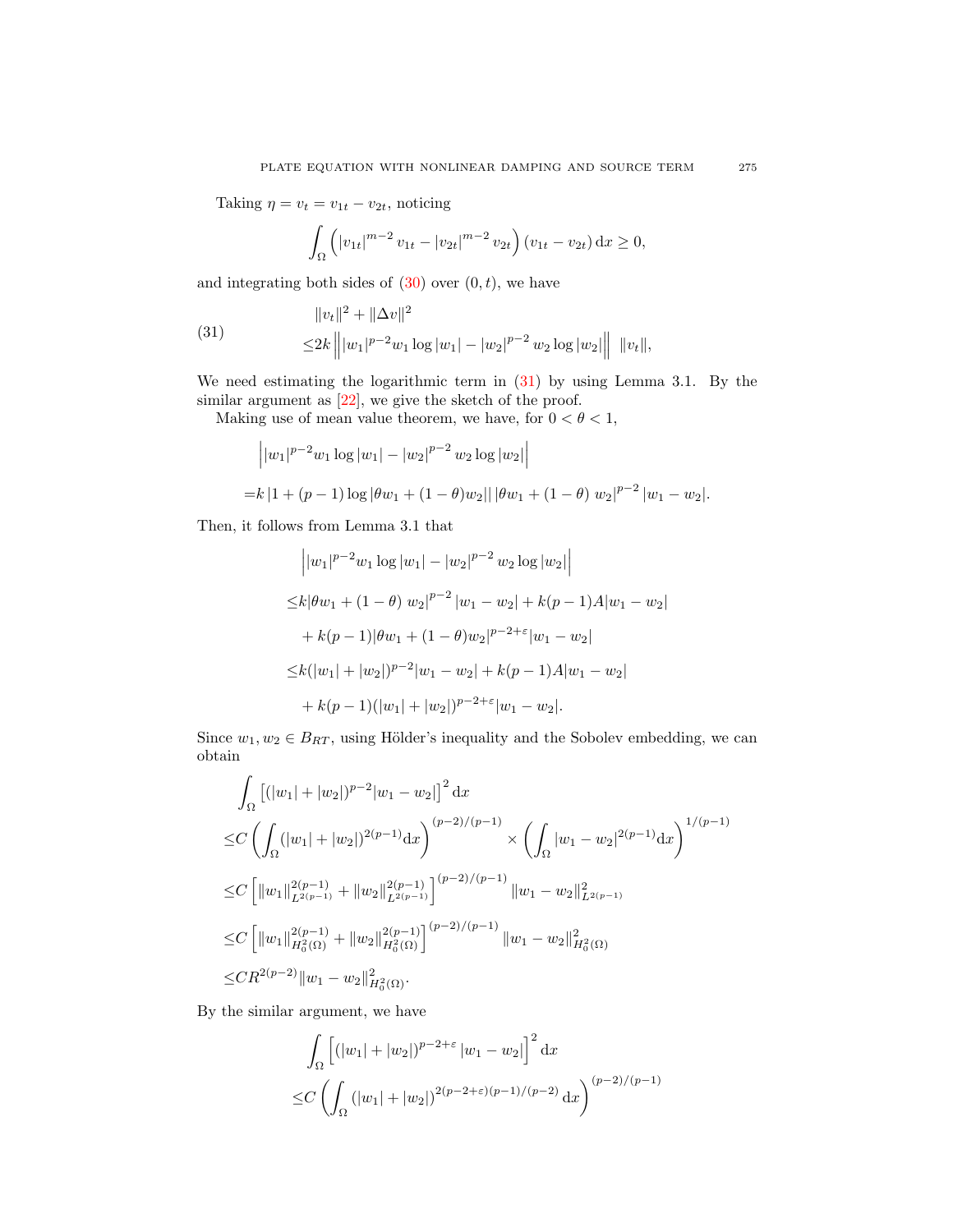$$
\times \left( \int_{\Omega} |w_1 - w_2|^{2(p-1)} dx \right)^{1/(p-1)} \n\leq \left( \int_{\Omega} (|w_1| + |w_2|)^{2(p-1)+2\varepsilon(p-1)/(p-2)} dx \right)^{(p-2)/(p-1)} \|w_1 - w_2\|_{L^{2(p-1)}}^2.
$$

Using [\(2\)](#page-0-1), we can choose sufficiently small  $\varepsilon > 0$  such that

$$
\bar{p} = 2(p-1) + \frac{2\varepsilon(p-1)}{p-2} \le \frac{2n}{n-4},
$$

which yields that

$$
\int_{\Omega} \left[ (|w_1| + |w_2|)^{p-2+\varepsilon} |w_1 - w_2| \right]^2 dx
$$
  
\n
$$
\leq C \left[ \|w_1\|_{L^{\bar{p}}(\Omega)}^{\bar{p}} + \|w_2\|_{L^{\bar{p}}(\Omega)}^{\bar{p}} \right]^{(p-2)/(p-1)} \|w_1 - w_2\|_{L^{2(p-1)}}^2
$$
  
\n
$$
\leq C R^{\bar{p}(p-2)/(p-1)} \|w_1 - w_2\|_{H_0^2(\Omega)}^2.
$$

Noticing  $||w_1 - w_2|| \leq C ||w_1 - w_2||_{H_0^2(\Omega)}$ , from the above discussions, we can deduce that

$$
\| |w_1|^{p-2} w_1 \log |w_1| - |w_2|^{p-2} w_2 \log |w_2| \|
$$
  
\n
$$
\leq C \left( R^{p-2} + 1 + R^{\bar{p}(p-2)/2(p-1)} \right) \|w_1 - w_2\|_{H^2_0(\Omega)}.
$$

Thus, it follows from [\(31\)](#page-12-0) that

<span id="page-13-0"></span>(32)  
\n
$$
\|\Phi(w_1) - \Phi(w_2)\|_{\mathcal{H}} = \|v_1 - v_2\|_{\mathcal{H}}
$$
\n
$$
\leq C \left( R^{p-2} + 1 + R^{\bar{p}(p-2)/2(p-1)} \right) T \|w_1 - w_2\|_{\mathcal{H}}.
$$

We choose T sufficiently small such that  $C\left(R^{p-2}+1+R^{\bar{p}(p-2)/2(p-1)}\right)T<1$ . Thus from [\(32\)](#page-13-0) we obtain  $\Phi$  is a contract map in  $B_{RT}$ . The contraction mapping principle then shows that there exists a unique  $u \in B_{RT}$  satisfying  $u = \Phi(u)$  which is a solution to problem  $(1)$ . The proof is complete.

# 4. Global existence and energy decay

In this section, we consider the global existence and energy decay of the solution for problem [\(1\)](#page-0-0). First, we introduce the following lemmas which play an important role in studying the decay estimate of global solution for the problem [\(1\)](#page-0-0).

**Lemma 4.1.** [\[33\]](#page-25-23) Let  $\phi(t)$  be a nonincreasing and nonnegative function on [0, T],  $T > 1$ , such that

$$
\phi(t)^{1+r} \le \omega_0(\phi(t) - \phi(t+1)) \quad on \ [0, T],
$$

where  $\omega_0$  is a positive constant and r is a nonnegative constant. Then we have

(i): *if*  $r > 0$ *, then* 

$$
\phi(t) \le (\phi(0)^{-r} + \omega_0^{-1}r[t-1]^+)^{-\frac{1}{r}} \quad \text{on} \quad [0, T];
$$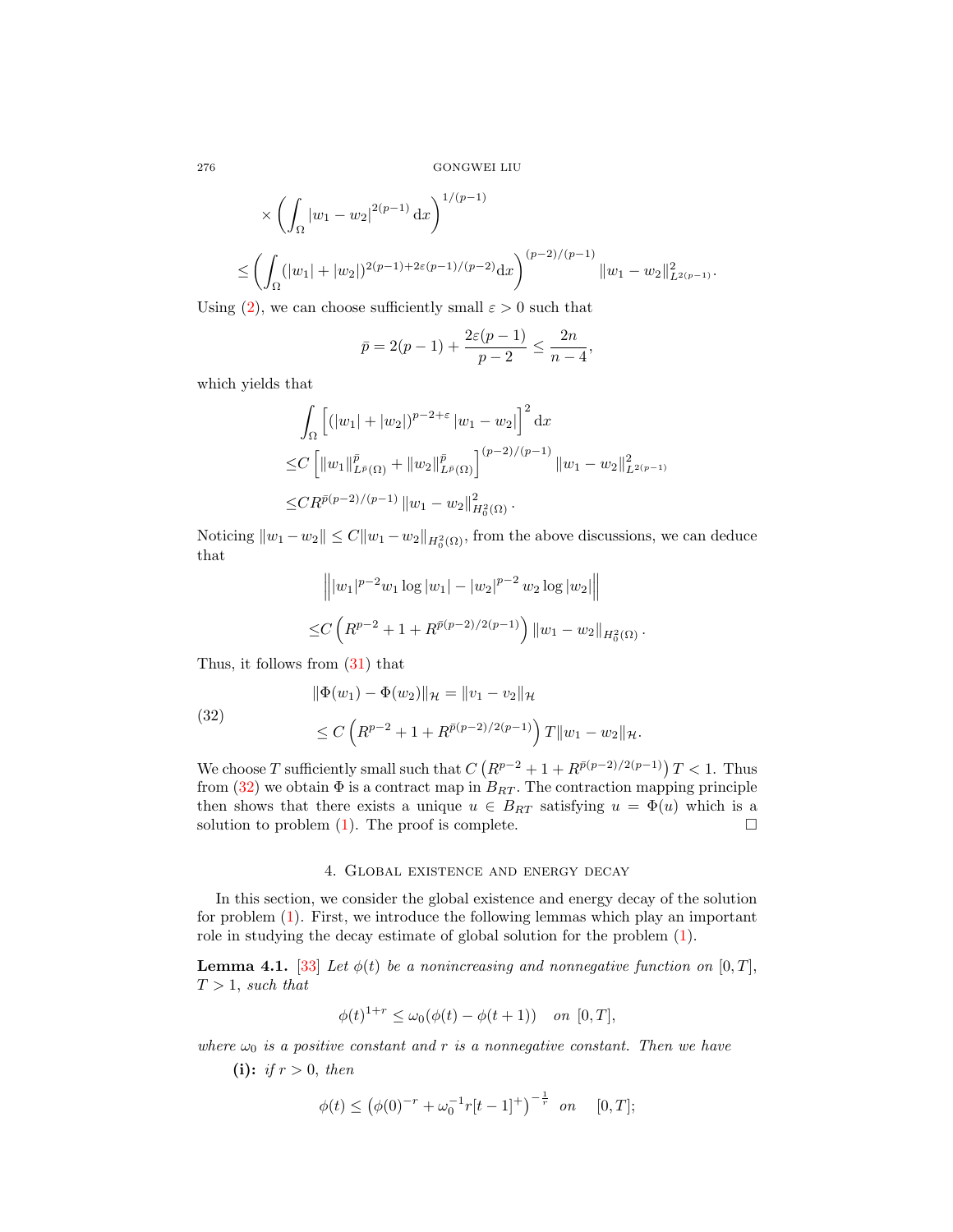(ii): if 
$$
r = 0
$$
, then  
\n
$$
\phi(t) \leq \phi(0)e^{-\omega_1[t-1]^+} \quad on \quad [0, T],
$$
\nwhere  $\omega_1 = \log\left(\frac{w_0}{\omega_0 - 1}\right)$ , here  $\omega_0 > 1$ .

Now, we establish the global existence and energy decay results.

**Theorem 4.2.** Let u be the unique local solution to problem  $(1)$ . Assume  $(2)$  and  $2 \leq m \lt p$  hold. If  $u_0 \in W$ ,  $u_1 \in L^2(\Omega)$  and  $E(0) \lt d$ , then  $u(t)$  is the global solution to the problem [\(1\)](#page-0-0). Moreover it has the following decay property

$$
E(t) \leq Ke^{-\kappa t}, \text{ if } m = 2;
$$

and

$$
E(t) \le \left( E(0)^{-\frac{m-2}{2}} + \frac{(m-2)\tau}{2} [t-1]^+ \right)^{-\frac{2}{m-2}}, \text{ if } m > 2,
$$

where K and  $\kappa$  are positive constants,  $\tau$  is given by [\(47\)](#page-17-0).

*Proof.* Step 1. Global existence. It suffices to show that  $||u_t||^2 + ||\Delta u||^2$  is uniformly bounded with respect to t. It follows from Lemma 2.5 (i) that  $u(t) \in W$  on [0, T]. Using [\(13\)](#page-4-1), we have the following estimate

<span id="page-14-0"></span>(33)  
\n
$$
d > E(0) \ge E(t) = \frac{1}{2} ||u_t||^2 + J(u)
$$
\n
$$
= \frac{1}{2} ||u_t||^2 + \frac{1}{p} I(u) + \left(\frac{1}{2} - \frac{1}{p}\right) ||\Delta u||^2 + \frac{k}{p^2} ||u||_p^p
$$
\n
$$
> \frac{1}{2} ||u_t||^2 + \frac{p-2}{2p} ||\Delta u||^2,
$$

which yields that

<span id="page-14-1"></span>
$$
||u_t||^2 + ||\Delta u||^2 \le \frac{2p}{p-2}d < +\infty.
$$

The above inequality and the continuation principle imply the global existence, i.e.  $T = +\infty$ .

**Step 2.** We claim that there exists constant  $\theta \in (0, 1)$  such that

(34) 
$$
I(u) \ge \theta ||\Delta u||^2.
$$

In fact, it follows from  $I(u(t)) > 0$  for all  $t \geq 0$  and Lemma 2.1 that there exists a  $\lambda_0 > 1$  such that  $I(\lambda_0 u(t)) = 0$ . Making use of [\(33\)](#page-14-0), we have

$$
d \leq J(\lambda_0 u(t)) = \frac{1}{p} I(\lambda_0 u) + \left(\frac{1}{2} - \frac{1}{p}\right) \|\Delta(\lambda_0 u)\|^2 + \frac{k}{p^2} \|\lambda_0 u\|_p^p
$$
  

$$
= \frac{p-2}{2p} \lambda_0^2 \|\Delta u\|^2 + \frac{k}{p^2} \lambda_0^p \|u\|_p^p
$$
  

$$
= \lambda_0^p \left(\frac{p-2}{2p} \lambda_0^{2-p} \|\Delta u\|^2 + \frac{k}{p^2} \|u\|_p^p\right)
$$
  

$$
\leq \lambda_0^p \left(\frac{p-2}{2p} \|\Delta u\|^2 + \frac{k}{p^2} \|u\|_p^p\right)
$$
  

$$
< \lambda_0^p E(0),
$$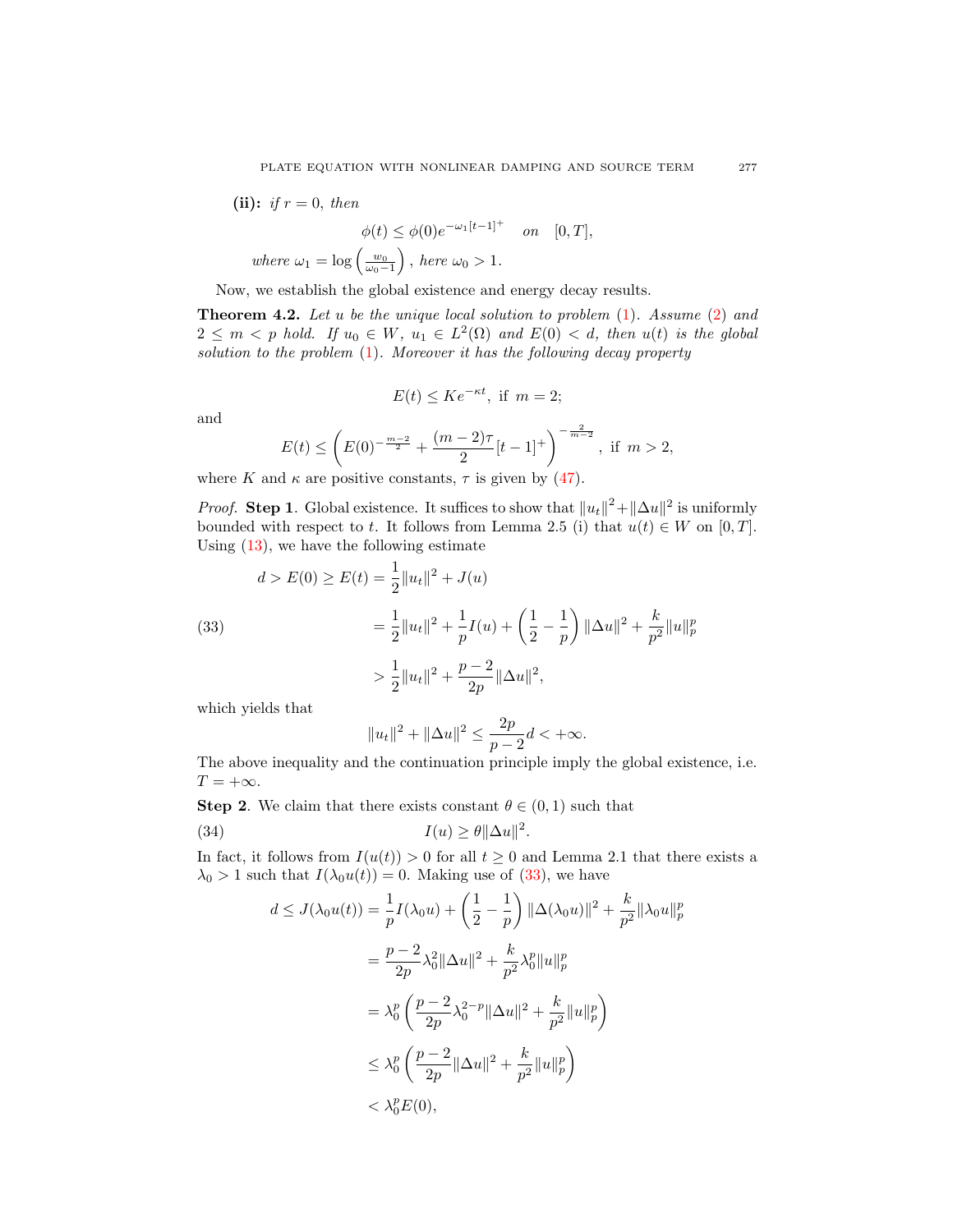which implies that

(35) 
$$
\lambda_0 > \left(\frac{d}{E(0)}\right)^{\frac{1}{p}} > 1.
$$

It follows from [\(12\)](#page-3-1) that

<span id="page-15-0"></span>
$$
0 = I(\lambda_0 u) = \|\Delta(\lambda_0 u)\|^2 - \int_{\Omega} |\lambda_0 u|^p \log |\lambda_0 u|^k dx
$$
  
\n
$$
= \lambda_0^2 \|\Delta u\|^2 - \lambda_0^p k \int_{\Omega} |u|^p \log |u| dx - (\lambda_0^p k \log \lambda_0) \|u\|_p^p
$$
  
\n
$$
= \lambda_0^p I(u) - \lambda_0^p \|\Delta u\|^2 + \lambda_0^2 \|\Delta u\|^2 - (\lambda_0^p k \log \lambda_0) \|u\|_p^p
$$
  
\n
$$
= \lambda_0^p I(u) - (\lambda_0^p - \lambda_0^2) \|\Delta u\|^2 - (\lambda_0^p k \log \lambda_0) \|u\|_p^p.
$$

Combining this equality with [\(35\)](#page-15-0), we have

$$
\lambda_0^p I(u) = (\lambda_0^p - \lambda_0^2) \|\Delta u\|^2 + (\lambda_0^p k \log \lambda_0) \|u\|_p^p
$$
  

$$
\geq (\lambda_0^p - \lambda_0^2) \|\Delta u\|^2,
$$

which implies that

<span id="page-15-5"></span><span id="page-15-1"></span>
$$
I(u) \ge (1 - \lambda_0^{2-p}) ||\Delta u||^2.
$$

Hence, the inequality [\(34\)](#page-14-1) holds with  $\theta = 1 - \lambda_0^{2-p}$ . **Step 3.** Energy decay. By integrating  $(18)$  over  $[t, t + 1], t > 0$ , we obtain

(36) 
$$
E(t) - E(t+1) \equiv D(t)^m,
$$

where

(37) 
$$
D(t)^m = \int_t^{t+1} \|u_\tau\|_m^m d\tau.
$$

In view of [\(37\)](#page-15-1) and the embedding  $L^m(\Omega) \hookrightarrow L^2(\Omega)$ , we obtain

<span id="page-15-2"></span>(38) 
$$
\int_{t}^{t+1} \int_{\Omega} |u_t|^2 \, \mathrm{d}x \mathrm{d}t \leq c(\Omega) D(t)^2.
$$

Thus, from [\(38\)](#page-15-2), there exist  $t_1 \in [t, t + \frac{1}{4}]$  and  $t_2 \in [t + \frac{3}{4}, t + 1]$  such that

<span id="page-15-3"></span>(39) 
$$
||u_t(t_i)||_2^2 \le 4c(\Omega)D(t)^2, \quad i = 1, 2.
$$

On the other hand, multiplying  $(1.1)<sub>1</sub>$  by u and integrating over  $\Omega \times [t_1, t_2]$ , we have

<span id="page-15-4"></span>(40) 
$$
\int_{t_1}^{t_2} I(u) dt = \int_{t_1}^{t_2} ||u_t||^2 dt + (u_t(t_1), u(t_1)) - (u_t(t_2), u(t_2))
$$

$$
- \int_{t_1}^{t_2} \int_{\Omega} |u_t|^{m-2} u_t u dx dt.
$$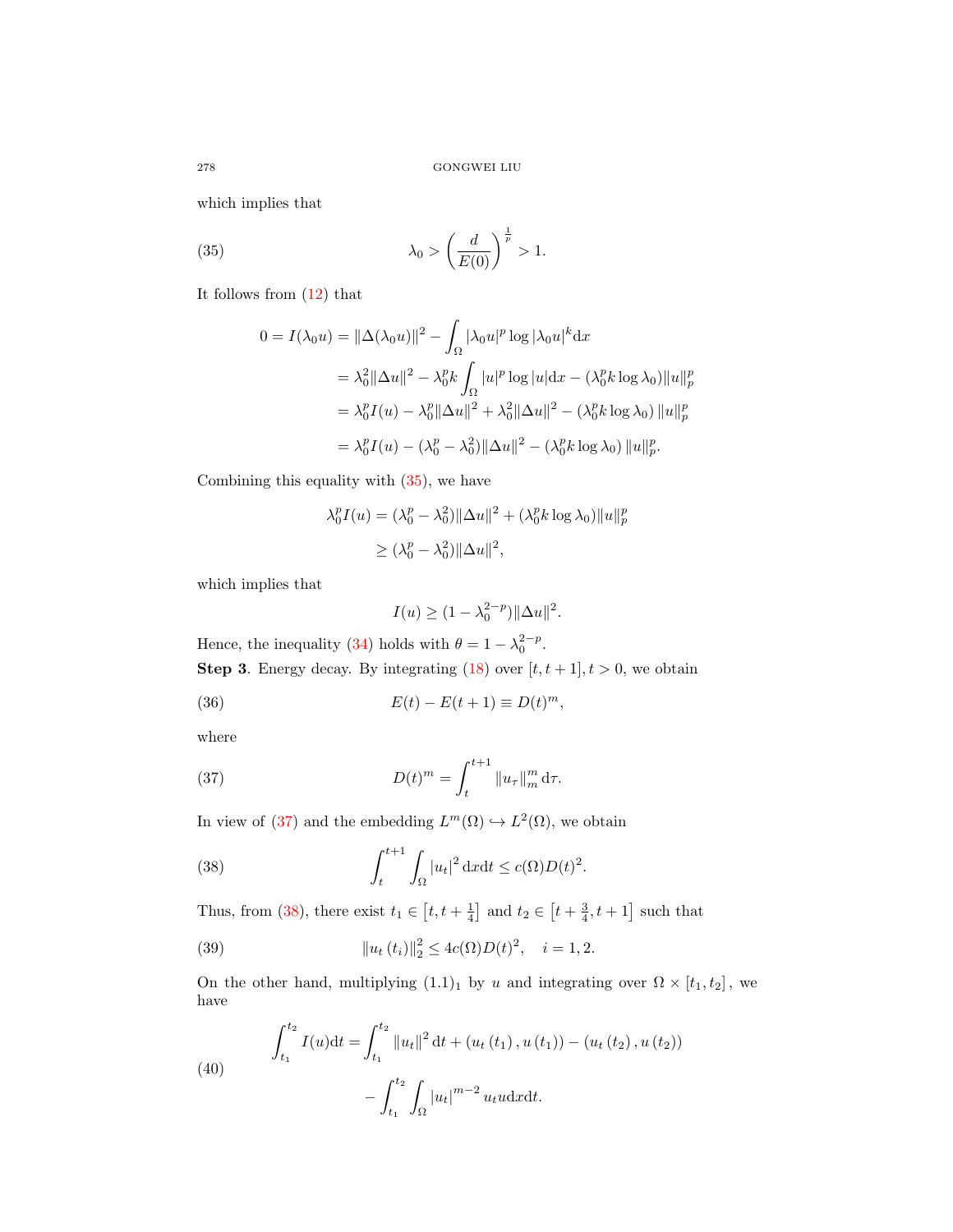It follows from [\(33\)](#page-14-0) that

<span id="page-16-0"></span>
$$
\left| \int_{t_1}^{t_2} \int_{\Omega} |u_t^{m-2} u_t u dx dt \right| \leq \int_{t_1}^{t_2} \|u\|_{m} \|u_t\|_{m}^{m-1} dt
$$
  
\n
$$
\leq C \int_{t_1}^{t_2} \|\Delta u\| \|u_t\|_{m}^{m-1} dt
$$
  
\n(41)  
\n
$$
\leq C \left(\frac{2p}{p-2}\right)^{\frac{1}{2}} \sup_{t_1 \leq s \leq t_2} E(s)^{\frac{1}{2}} \int_{t_1}^{t_2} \|u_t\|_{m}^{m-1} dt
$$
  
\n
$$
\leq C \left(\frac{2p}{p-2}\right)^{\frac{1}{2}} \sup_{t_1 \leq s \leq t_2} E(s)^{\frac{1}{2}} D(t)^{m-1}.
$$

By using  $(33)$  and  $(39)$ , we also have

<span id="page-16-1"></span>(42) 
$$
\|u_t(t_i)\|_2 \|u(t_i)\|_2 \le C_1 D(t) \sup_{t_1 \le s \le t_2} E(s)^{\frac{1}{2}}, \quad i = 1, 2.
$$

Combining  $(38)$ ,  $(41)$  with  $(42)$ , we have from  $(40)$  that

(43) 
$$
\int_{t_1}^{t_2} I(u) dt \le c(\Omega) D(t)^2 + 2C_1 D(t) \sup_{t_1 \le s \le t_2} E(s)^{\frac{1}{2}} + C \left(\frac{2p}{p-2}\right)^{\frac{1}{2}} D(t)^{m-1} \sup_{t_1 \le s \le t_2} E(s)^{\frac{1}{2}}.
$$

Moreover, using  $(33)$  and  $(34)$ , it is easy to see that

<span id="page-16-2"></span>
$$
||u||_p^p \le C_p^p ||\Delta u||^p \le C_p^p \left(\frac{2p}{p-2}E(0)\right)^{\frac{p-2}{2}} \frac{1}{\theta}I(u).
$$

Thus, we deduce that

(44) 
$$
E(t) \leq \frac{1}{2} ||u_t||^2 + C_2 I(u),
$$

where  $C_2 = \frac{1}{p} + \frac{p-2}{2p\theta} + \frac{kC_p^p}{p^2\theta} \left(\frac{2p}{p-2}E(0)\right)^{\frac{p-2}{2}}$ . By integrating [\(44\)](#page-16-2) over  $(t_1, t_2)$ , we have

(45) 
$$
\int_{t_1}^{t_2} E(t) dt \leq \frac{1}{2} \int_{t_1}^{t_2} ||u_t||_2^2 dt + C_2 \int_{t_1}^{t_2} I(u) dt.
$$

By integrating  $(18)$  over  $[t, t_2]$ , we obtain

<span id="page-16-3"></span>
$$
E(t) = E(t_2) + \int_t^{t_2} ||u_t||_m^m ds
$$

Since  $t_2 - t_1 \geq \frac{1}{2}$ , it easy to see that

$$
E(t_2) \le 2 \int_{t_1}^{t_2} E(t) \mathrm{d}t.
$$

Then, in view of [\(36\)](#page-15-5), we have

$$
E(t) = E(t+1) + D(t)^m \le E(t_2) + D(t)^m \le 2 \int_{t_1}^{t_2} E(t) dt + D(t)^m.
$$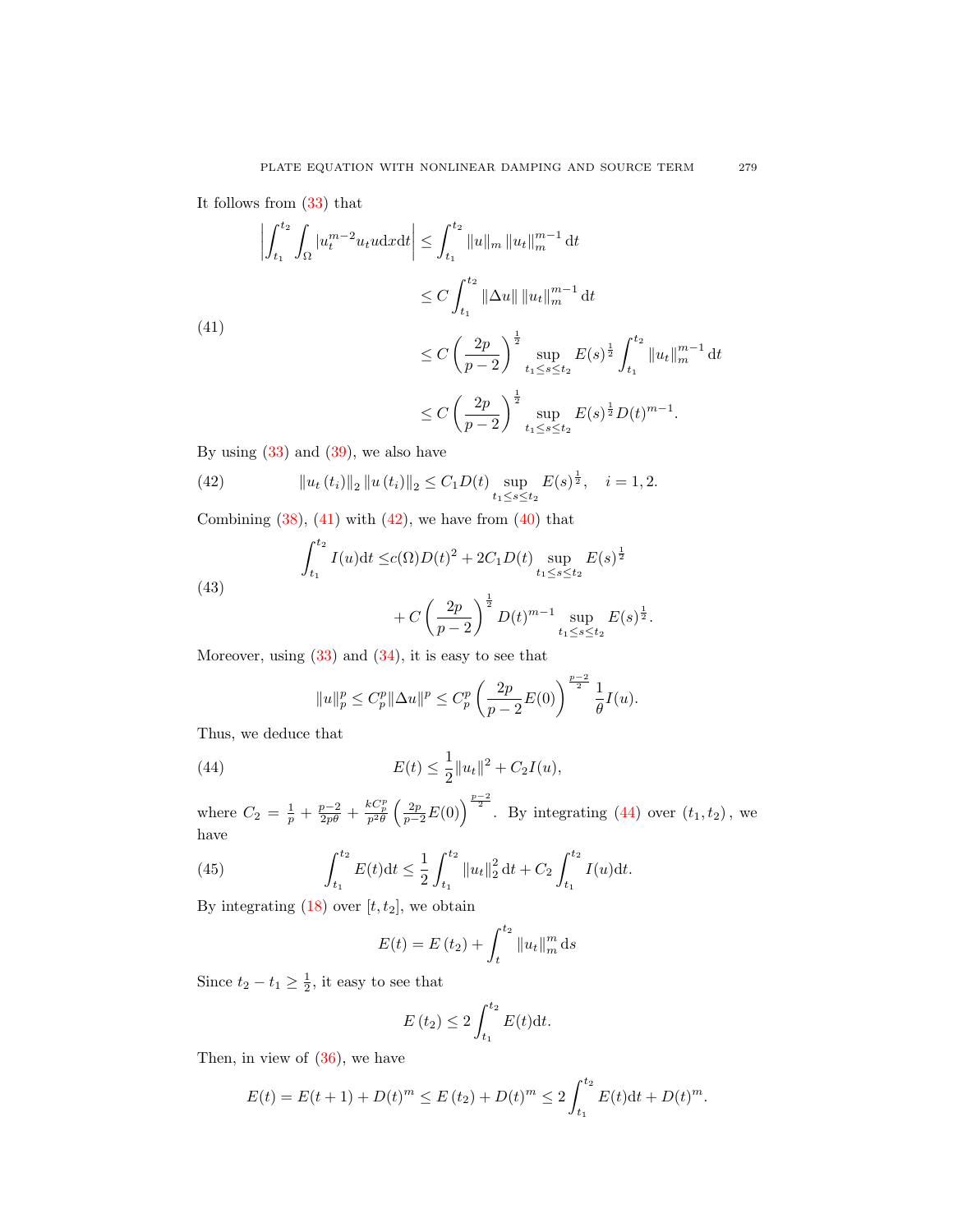Thus, combining  $(38)$  with  $(45)$ , we get that

$$
E(t) \le (c(\Omega) + 2c(\Omega)C_2) D(t)^2 + D(t)^m 2
$$
  
+  $C_2 \left[ 2C_1 D(t) + C \left( \frac{2p}{(p-2)} \right)^{\frac{1}{2}} D(t)^{m-1} \right] \sup_{t_1 \le s \le t_2} E(s)^{\frac{1}{2}}$   
 $\le (c(\Omega) + 2c(\Omega)C_2) D(t)^2 + D(t)^m$   
+  $2C_2 \left[ 2C_1 D(t) + C \left( \frac{2p}{(p-2)} \right)^{\frac{1}{2}} D(t)^{m-1} \right] E(t)^{\frac{1}{2}}.$ 

Hence, it follows from Young's inequality that

(46) 
$$
E(t) \leq C_3 \left[ D(t)^2 + D(t)^m + D(t)^{2(m-1)} \right]
$$

holds with some positive constant  $C_3 > 1$ . It follows from [\(36\)](#page-15-5) and [\(46\)](#page-17-1), we deduce that

<span id="page-17-1"></span>
$$
E(t) \le C_3 \left[ 1 + D(t)^{m-2} + D(t)^{2m-4} \right] D(t)^2
$$
  
 
$$
\le C_3 \left[ 1 + E(0)^{\frac{m-2}{m}} + E(0)^{\frac{2m-4}{m}} \right] D(t)^2,
$$

which implies that

$$
E(t)^{\frac{m}{2}} \le (C_4(E(0)))^{\frac{m}{2}} D(t)^m = (C_4(E(0)))^{\frac{m}{2}} (E(t) - E(t+1)),
$$
  
where  $C_4(E(0)) = C_3 \left[1 + E(0)^{\frac{m-2}{m}} + E(0)^{\frac{2m-4}{m}}\right]$ . Notice that

$$
\lim_{E(0)\to 0} C_4(E(0)) = C_3
$$

Hence, the energy decay estimates hold with

<span id="page-17-0"></span>(47) 
$$
K = E(0)e^{\kappa}
$$
,  $\kappa = \log \frac{3C_3}{3C_3 - 1}$  and  $\tau = (C_4(E(0)))^{-\frac{m}{2}}$ .

# 5. Blow up for negative energy

In this section, we will establish that the solution of problem [\(1\)](#page-0-0) blows up in finite time provided  $E(0) < 0$ . For this purpose, we give some useful lemmas.

**Lemma 5.1.** Assume that  $(2)$  holds. Then there exists a positive constant  $C$  such that

$$
\left(\int_{\Omega} |u|^p \log |u|^k \mathrm{d}x\right)^{s/p} \le C \left[\int_{\Omega} |u|^p \log |u|^k \mathrm{d}x + \|\Delta u\|_2^2\right],
$$
  
for any  $u \in H_0^2(\Omega)$  and  $2 \le s \le p$ , provided that  $\int_{\Omega} |u|^p \log |u|^k \mathrm{d}x \ge 0$ .

**Lemma 5.2.** Assume that  $(2)$  holds. Then there exists a positive constant  $C$  such that

$$
||u||_p^p \le C \left[ \int_{\Omega} |u|^p \log |u|^k dx + ||\Delta u||^2 \right],
$$

for any  $u \in H_0^2(\Omega)$ , provided that  $\int_{\Omega} |u|^p \log |u|^k dx \ge 0$ .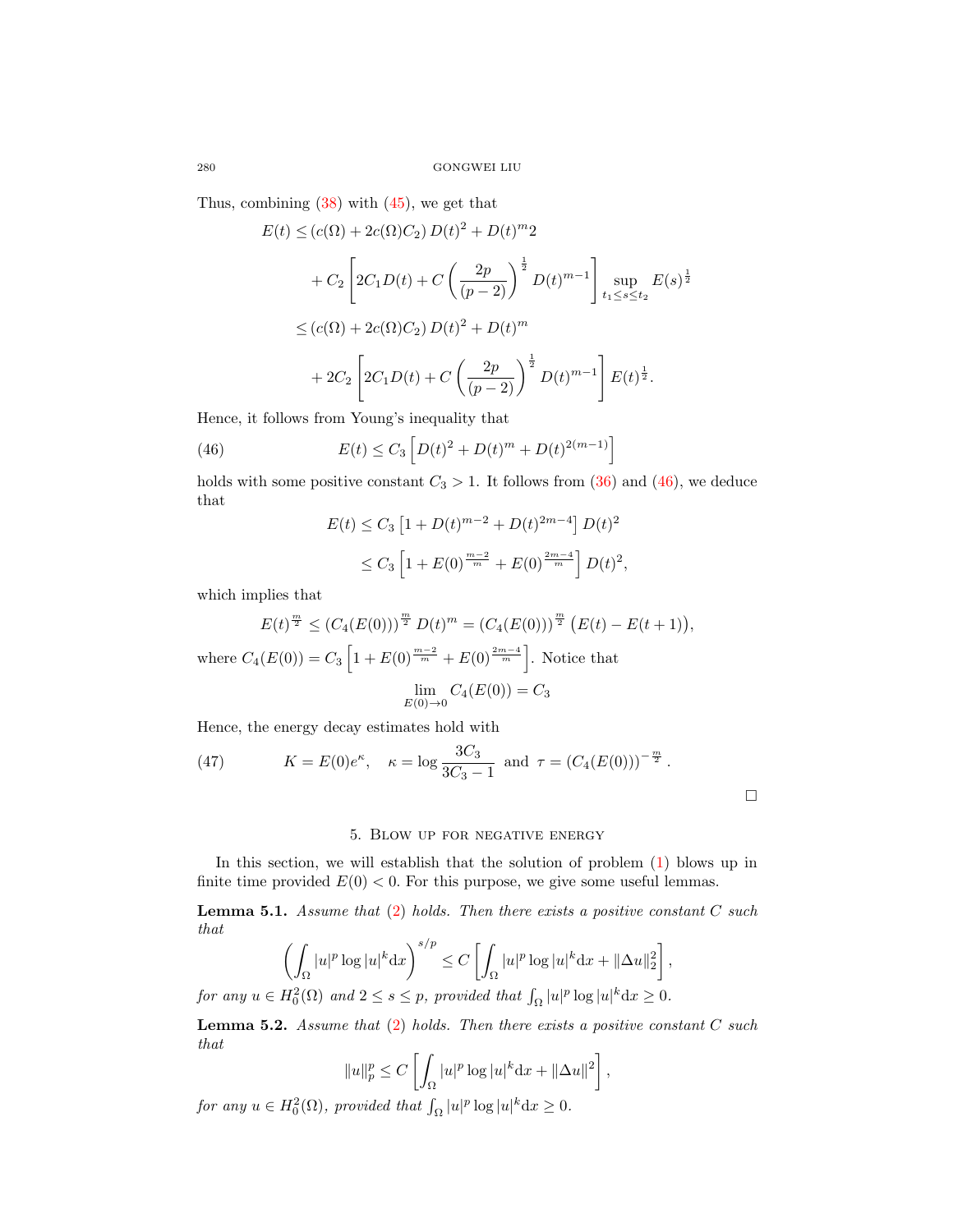**Lemma 5.3.** Assume that [\(2\)](#page-0-1) holds. Then there exists a positive constant  $C > 1$ such that

$$
||u||_p^s \le C [||u||_p^p + ||\nabla u||_2^2],
$$

for any  $u \in H_0^2(\Omega)$  and  $2 \leq s \leq p$ .

The proof of lemma 5.1-5.3 is similar to the proof in [\[22\]](#page-25-13), we omit the details.

**Lemma 5.4.** Assume that [\(2\)](#page-0-1) and  $m < p$  hold. Then there exists a positive constant C such that

$$
||u||_{m}^{m} \leq C\left[\left(\int_{\Omega} |u|^{p} \log |u|^{k} \mathrm{d}x\right)^{\frac{m}{p}} + ||\Delta u||^{\frac{2m}{p}}\right],
$$

for any  $u \in H_0^2(\Omega)$ , provided that  $\int_{\Omega} |u|^p \log |u|^k dx \ge 0$ .

*Proof.* Noting  $m \leq p$  and using the fact that  $||u||_m^m \leq C (||u||_p^p)^{\frac{m}{p}}$ , we can obtain the result from Lemma 5.2.

Now we are in the position to state and prove the blow up result for  $E(0) < 0$ .

Theorem 5.5. Suppose that the conditions in Lemma 5.4 hold. Then the solution to the problem [\(1\)](#page-0-0) blows up in finite time provided that  $E(0) < 0$ .

*Proof.* We denote  $H(t) = -E(t)$ . It follows from [\(17\)](#page-7-0) and [\(18\)](#page-7-1) that

$$
E(t) \le E(0) < 0, \qquad H'(t) = -E'(t) = \|u_t\|_m^m.
$$

and

(48) 
$$
0 < H(0) \le H(t) \le \frac{1}{p} \int_{\Omega} |u|^p \log |u|^k dx.
$$

We define

<span id="page-18-1"></span>
$$
L(t) = H^{1-\beta}(t) + \varepsilon \int_{\Omega} u u_t \, dx, \quad t \ge 0,
$$

where  $\varepsilon > 0$  to be determined later and

(49) 
$$
\frac{2(p-m)}{(m-1)p^2} < \beta < \frac{p-m}{2(m-1)p} < 1.
$$

By taking a derivation of  $L(t)$ , we get

$$
L'(t) = (1 - \beta)H^{-\beta}(t)H'(t) + \varepsilon||u_t||^2 - \varepsilon||\Delta u||^2
$$

$$
- \varepsilon \int |u_t|^{m-2}u_t u \, dx + \varepsilon \int |u|^p \log |u|^k \, dx.
$$

$$
J_{\Omega} \t J_{\Omega}
$$
  
Adding and subtracting  $\varepsilon p(1-a)H(t)$  for some  $a \in (0,1)$  in the RHS of the above equation, then using the definition of  $H(t)$ , we obtain

<span id="page-18-0"></span>
$$
L'(t) = (1 - \beta)H^{-\beta}(t)H'(t) + \varepsilon \frac{p(1 - a) + 2}{2} ||u_t||^2 + \varepsilon \frac{p(1 - a) - 2}{2} ||\Delta u||^2
$$
  
(50)
$$
+ \varepsilon p(1 - a)H(t) - \varepsilon \int_{\Omega} |u_t|^{m-2} u_t u \, dx + \varepsilon a \int_{\Omega} |u|^p \log |u|^k \, dx
$$

$$
+ \varepsilon \frac{(1 - a)k}{p} ||u||_p^p.
$$

In view of Young's inequality, we have

$$
\int_{\Omega} |u_t|^{m-2} u_t u \, dx \le \frac{\delta^m}{m} \|u\|_m^m + \frac{m-1}{m} \delta^{-m/(m-1)} \|u_t\|_m^m
$$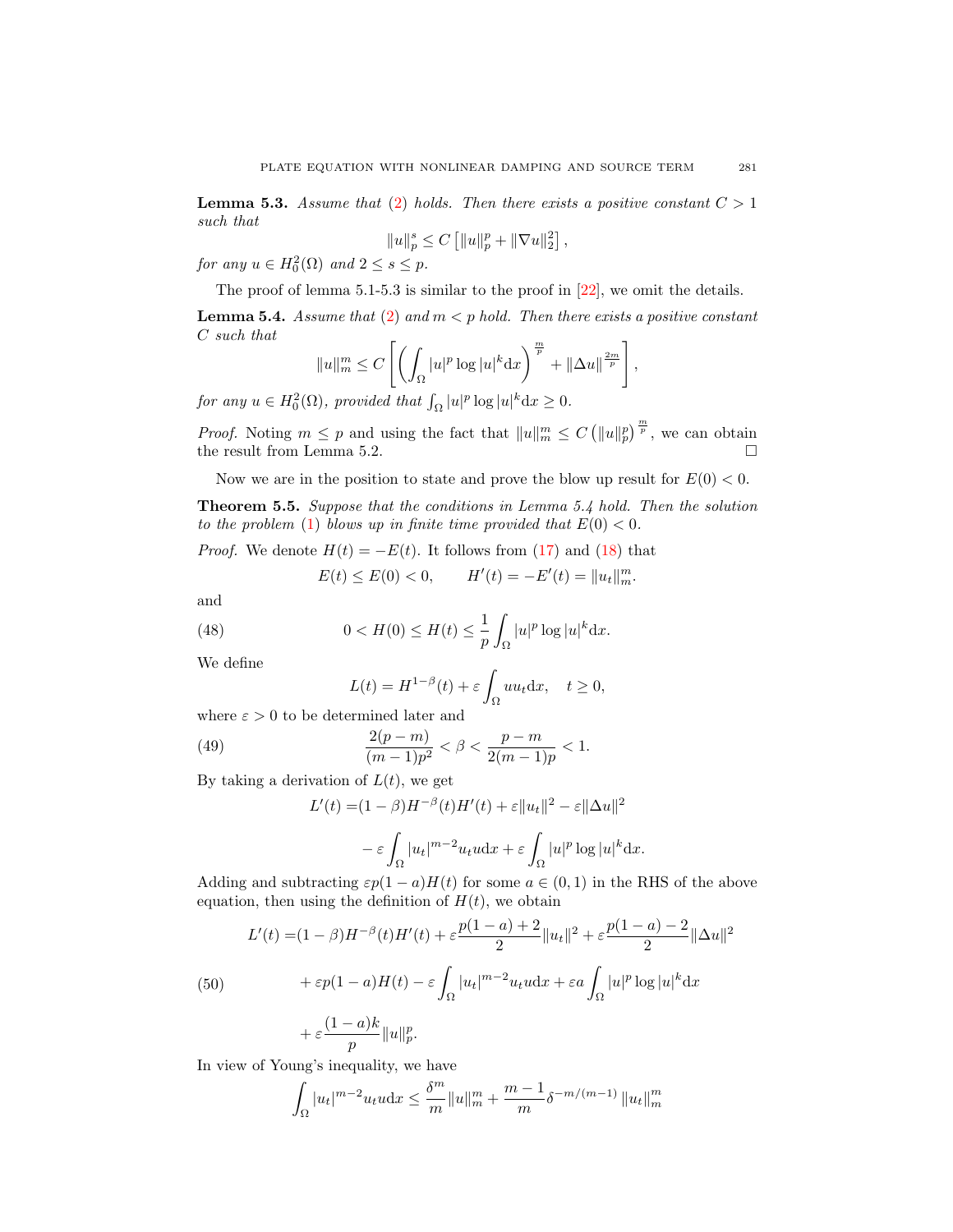for any  $\delta > 0$ , which yields, by substitution in [\(50\)](#page-18-0),

<span id="page-19-0"></span>(51)  

$$
L'(t) \ge \left[ (1 - \beta)H^{-\beta}(t) - \frac{m-1}{m} \varepsilon \delta^{-m/(m-1)} \right] ||u_t||_m^m - \varepsilon \frac{\delta^m}{m} ||u||_m^m
$$

$$
+ \varepsilon \frac{p(1-a) + 2}{2} ||u_t||^2 + \varepsilon \frac{p(1-a) - 2}{2} ||\Delta u||^2 + \varepsilon p(1-a)H(t)
$$

$$
+ \varepsilon a \int_{\Omega} |u|^p \log |u|^k dx + \varepsilon \frac{(1-a)k}{p} ||u||_p^p.
$$

Since the integral is taken over the x variable,  $(50)$  holds even if  $\delta$  is time dependent. Thus by choosing  $\delta$  so that  $\delta^{-m/(m-1)} = MH^{-\beta}(t)$ , for large M to be determined later, substituting in [\(51\)](#page-19-0), we obtain

<span id="page-19-1"></span>(52) 
$$
L'(t) \ge \left[ (1 - \beta) - \frac{m - 1}{m} \varepsilon M \right] H^{-\beta}(t) \|u_t\|_m^m - \varepsilon \frac{M^{1-m}}{m} H^{\beta(m-1)} \|u\|_m^m
$$

$$
+ \varepsilon \frac{p(1-a) + 2}{2} \|u_t\|^2 + \varepsilon \frac{p(1-a) - 2}{2} \|\Delta u\|^2 + \varepsilon p(1-a)H(t)
$$

$$
+ \varepsilon a \int_{\Omega} |u|^p \log |u|^k dx + \varepsilon \frac{(1-a)k}{p} \|u\|_p^p.
$$

Making using of [\(48\)](#page-18-1), Lemma 5.4 and Young's inequality, we find

$$
H^{\beta(m-1)} \|u\|_{m}^{m}
$$
  
\n
$$
\leq \left( \int_{\Omega} |u|^{p} \log |u|^{k} dx \right)^{\beta(m-1)} \|u\|_{m}^{m}
$$
  
\n
$$
\leq C \left[ \left( \int_{\Omega} |u|^{p} \log |u|^{k} dx \right)^{\beta(m-1) + \frac{m}{p}} + \left( \int_{\Omega} |u|^{p} \log |u|^{k} dx \right)^{\beta(m-1)} \|\Delta u\|_{p}^{\frac{2m}{p}} \right]
$$
  
\n
$$
\leq C \left[ \left( \int_{\Omega} |u|^{p} \log |u|^{k} dx \right)^{\beta(m-1) + \frac{m}{p}} + \left( \int_{\Omega} |u|^{p} \log |u|^{k} dx \right)^{\beta(m-1) + \frac{p}{p-m}} + \|\Delta u\|^{2} \right].
$$

Hence, it follows from Lemma 5.1 that

$$
2 < \beta(m-1)p + m \le p
$$
 and  $2 < \frac{\beta(m-1)p^2}{p-m} \le p$ .

Thus, Lemma 5.1 implies

(53) 
$$
H^{\beta(m-1)} \|u\|_{m}^{m} \leq C \left( \int_{\Omega} |u|^{p} \log |u|^{k} dx + \|\Delta u\|^{2} \right).
$$

Combining  $(52)$  and  $(53)$ , we have

<span id="page-19-2"></span>
$$
L'(t)
$$
  
\n
$$
\geq \left[ (1 - \beta) - \frac{m - 1}{m} \varepsilon M \right] H^{-\beta}(t) \|u_t\|_m^m + \varepsilon \frac{p(1 - a) + 2}{2} \|u_t\|^2
$$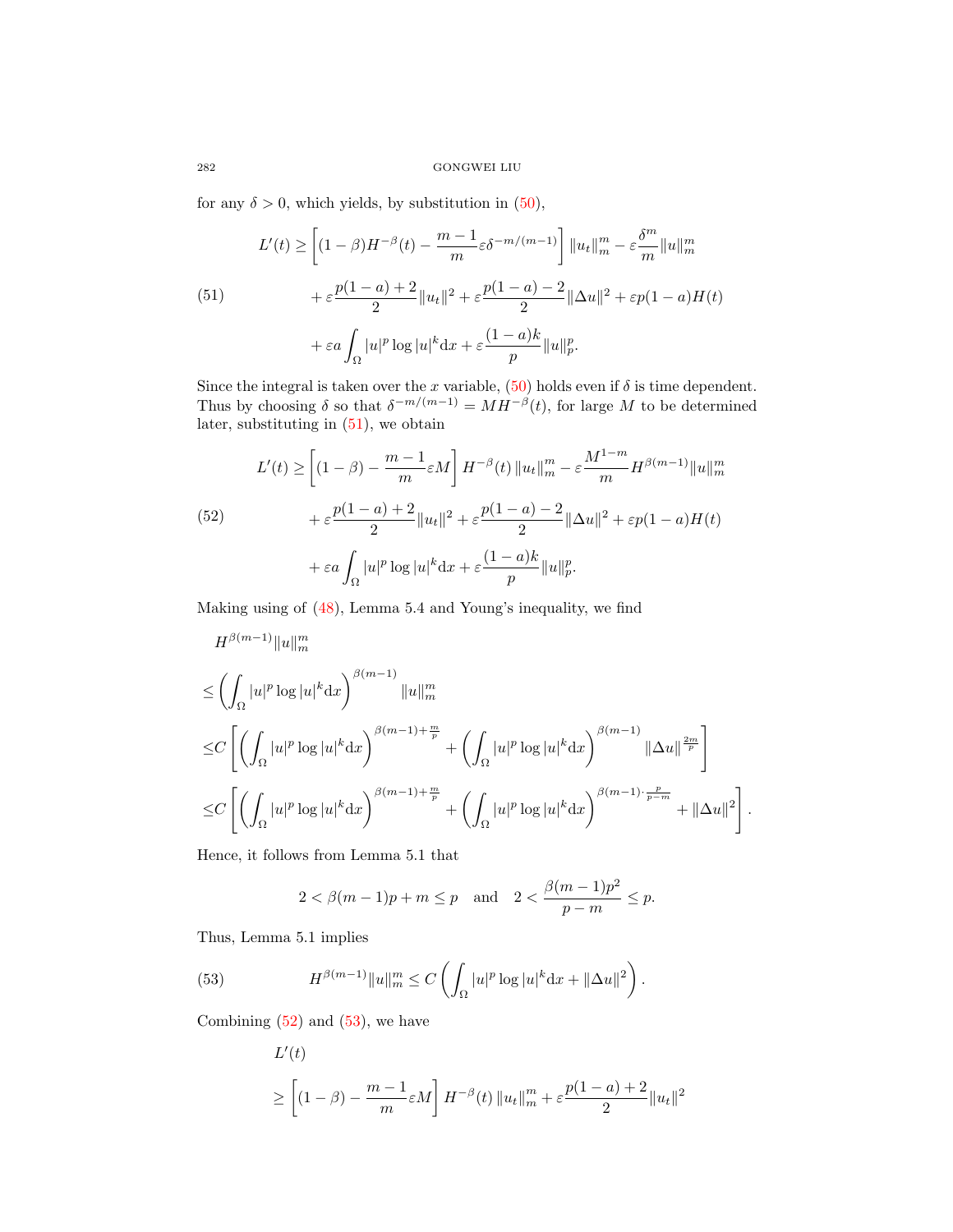PLATE EQUATION WITH NONLINEAR DAMPING AND SOURCE TERM 283

<span id="page-20-0"></span>(54)  

$$
+ \varepsilon \left[ \frac{p(1-a)-2}{2} - \frac{M^{1-m}}{m}C \right] ||\Delta u||^2 + \varepsilon \left[ a - \frac{M^{1-m}}{m}C \right] \int_{\Omega} |u|^p \log |u|^k dx
$$

$$
+ \varepsilon p(1-a)H(t) + \varepsilon \frac{(1-a)k}{p} ||u||_p^p.
$$

Now, we choose  $a > 0$  sufficiently small that

$$
\frac{p(1-a) - 2}{2} > 0
$$

and M sufficiently large that

$$
\frac{p(1-a)-2}{2} - \frac{M^{1-m}}{m}C > 0 \text{ and } a - \frac{M^{1-m}}{m}C > 0.
$$

Once M and a are fixed, we choose  $\varepsilon$  sufficiently small that

$$
(1 - \beta) - \frac{m-1}{m} \varepsilon M > 0 \quad \text{and} \quad L(0) = H^{1-\beta}(0) + \varepsilon \int_{\Omega} u_0 u_1 \, dx > 0.
$$

Thus, for some constant  $\gamma > 0$ , [\(54\)](#page-20-0) has the form

<span id="page-20-1"></span>(55) 
$$
L'(t) \ge \gamma \left[ H(t) + \|u_t\|^2 + \|\Delta u\|^2 + \|u\|_p^p + \int_{\Omega} |u|^p \log |u|^k dx \right].
$$

Consequently we have

$$
L(t) \ge L(0), \text{ for all } t > 0.
$$

On the other hand, using Lemma 5.3, by the same method as in [\[32\]](#page-25-24), we can deduce

<span id="page-20-2"></span>(56) 
$$
L^{\frac{1}{1-\beta}}(t) \leq C \left[ H(t) + ||u_t||^2 + ||\Delta u||^2 + ||u||_p^p \right], \quad t \geq 0.
$$

Combining  $(55)$  and  $(56)$ , we obtain

(57) 
$$
L'(t) \geq \lambda L^{\frac{1}{1-\beta}}(t), \quad t \geq 0.
$$

where  $\lambda > 0$  is constant depending only on  $\gamma$  and C. By a simple integration of  $(57)$  over  $(0, t)$ , we have

<span id="page-20-3"></span>
$$
L^{\beta/(1-\beta)}(t) \geq \frac{1}{L^{-\beta/(1-\beta)}(0) - \lambda t \beta/(1-\beta)}.
$$

which implies that  $L(t)$  blow up in finite time

$$
T \leq T^* = \frac{1 - \beta}{\lambda \beta L^{\beta/(1-\beta)}(0)}.
$$

This completes the proof of Theorem 5.1.

# 6. Arbitrarily high initial energy for linear damping

In this section, we consider the problem [\(1\)](#page-0-0) with the linear damping term, i.e.  $m = 2$ . We will establish the finite time blow-up result by the method of the so called concavity method. For simplicity, we denote  $||u||^2 \leq B_0 ||\Delta u||^2$ .

**Lemma 6.1.** [\[14\]](#page-24-14) Let  $\delta \geq 0, T > 0$  and h be a Lipschitzian function over [0, T). Assume that  $h(0) \geq 0$  and  $h'(t) + \delta h(t) > 0$  for a.e.  $t \in [0, T)$ . Then  $h(t) > 0$  for all  $t \in (0, T)$ .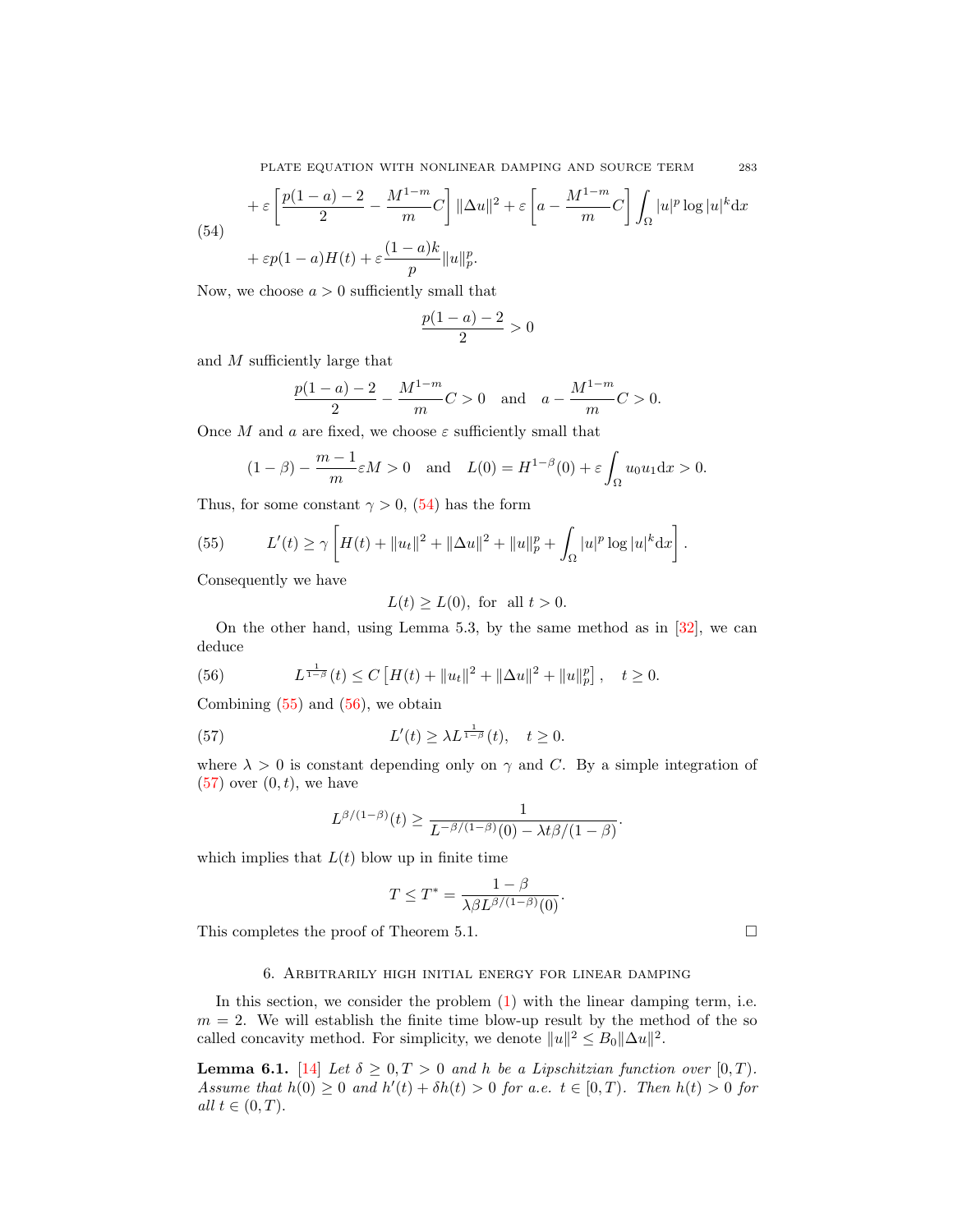**Lemma 6.2.** Suppose that  $m = 2$ . Let  $I(u_0) < 0$  and  $u_1 \in L^2(\Omega)$  such that

$$
\int_{\Omega} u_0 u_1 \mathrm{d}x \ge 0.
$$

Let  $u(t)$  be the solution with the initial data  $(u_0, u_1)$ . Then the map  $\{t \to ||u(t)||^2\}$ is strictly increasing provided  $I(u(t)) < 0$ .

*Proof.* Let  $F(t) = ||u(t)||^2$  and  $G(t) = F'(t) = 2 \int_{\Omega} uu_t dx$ . A direct computation yields

$$
\langle u_{tt}, u \rangle = \frac{d}{dt}(u_t, u) - ||u_t||^2 \text{ for a.e.} t \ge 0,
$$

Moreover, by testing the equation with  $u(t)$ , we have

$$
\langle u_{tt}, u \rangle + ||\Delta u||^2 + (u_t, u) = \int_{\Omega} |u|^p \log |u|^k \mathrm{d}x,
$$

which implies

$$
\frac{d}{dt}\left((u_t, u) + \frac{1}{2}||u||^2\right) = ||u_t||^2 - I(u).
$$

Hence, if  $I(u(t)) > 0$ , we can deduce

<span id="page-21-0"></span>
$$
G'(t) + G(t) = 2||u_t||^2 - 2I(u(t)) > 0 \text{ for a.e.} t \in [0, T).
$$

Therefore, it follows from Lemma 6.1 with  $\delta = 1$  that  $G(t) = F'(t) > 0$ . Hence  $F(t)$ is strictly increasing provided  $I(u(t)) < 0$ .

**Lemma 6.3.** Let  $m = 2$ . Assume that  $u_0 \in H_0^2(\Omega)$ ,  $u_1 \in L^2(\Omega)$  and [\(2\)](#page-0-1) holds. Assume that the initial data satisfies

(58) 
$$
||u_1||^2 - 2(u_1, u_0) + \Lambda E(0) < 0,
$$

where  $\Lambda = \frac{2B_0p}{p-2}$ . Then the solution  $u(t)$  of the problem [\(1\)](#page-0-0) with  $E(0) > 0$  satisfies  $I(u(t)) < 0$  provided  $I(u_0) < 0$ .

*Proof.* If this was not the case, by the continuity of  $I(u(t))$  in t, then there would exist a first time  $t_0 \in (0,T)$  such that  $I(u(t_0)) = 0$  and  $I(u(t)) < 0$  for  $t \in [0,t_0)$ . It follows form the Cauchy-Schwarz inequality that

<span id="page-21-1"></span>(59) 
$$
(u_1, u_0) \le ||u_1|| ||u_0|| \le \frac{1}{2} (||u_1||^2 + ||u_0||^2).
$$

By Lemma  $6.2$ ,  $(58)$  and  $(59)$ , we deduce that

<span id="page-21-3"></span>(60) 
$$
F(t) = ||u(t)||^2 > ||u_0||^2 \ge 2(u_1, u_0) - ||u_1||^2 > \Lambda E(0) \text{ for } t \in (0, t_0),
$$
 which implies

(61) 
$$
F(t_0) = ||u(t_0)||^2 > \Lambda E(0)
$$

by the continuity of  $u(t)$  in t. Moreover, it follows from  $(13)$  and  $(17)$  that

<span id="page-21-2"></span>
$$
E(0) \ge E(t_0) = \frac{1}{p}I(u(t_0)) + \left(\frac{1}{2} - \frac{1}{p}\right) \|\Delta u(t_0)\|^2 + \frac{k}{p^2} \|u(t_0)\|_p^p
$$
  

$$
\ge \frac{p-2}{2p} \|\Delta u(t_0)\|^2
$$

that is

$$
\|\Delta u(t_0)\|^2 \le \frac{2p}{p-2}E(0).
$$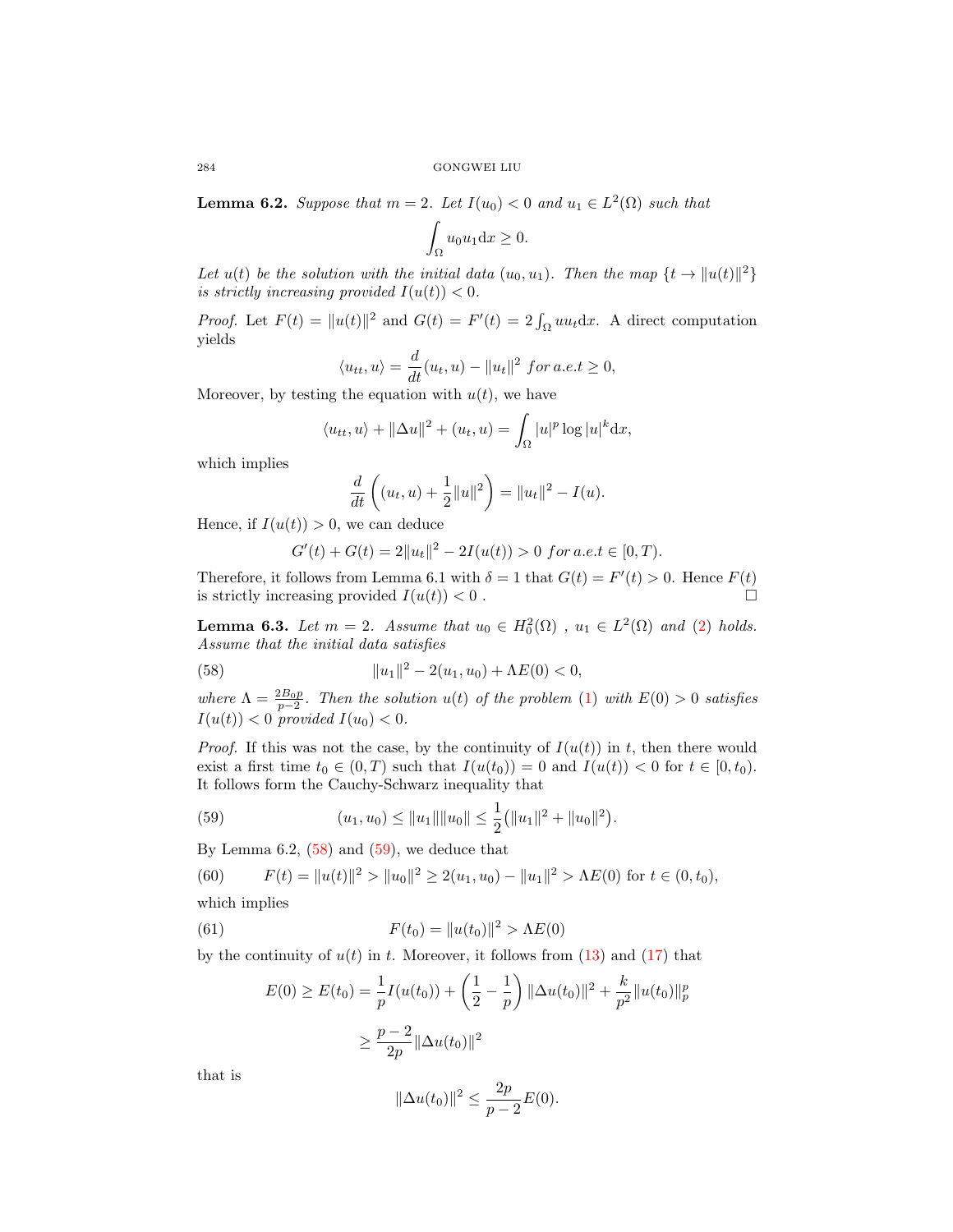Hence, we have

$$
F(t_0) = ||u(t_0)||^2 \le B_0 ||\Delta u(t_0)||^2 \le \frac{2B_0 p}{p-2} E(0) = \Lambda E(0),
$$

which is a contradiction with  $(61)$ . The proof is complete.  $\Box$ 

We now present the main blow-up result for the weak solution of problem  $(1)$ with  $m = 2$  with arbitrary positive initial energy.

Theorem 6.4. Assume the conditions of Lemma 6.3 hold. Then the weak solution  $u(t)$  of the problem [\(1\)](#page-0-0) blows up in finite time provided that  $E(0) > 0$  and  $I(u_0) < 0$ .

*Proof.* It follows from Lemma 6.3 that  $I(u(t)) < 0$  for  $t \in [0, T)$ . By contradiction, we assume now that  $u(t)$  is global, namely  $T = \infty$ . Then, for any  $T_0 > 0$ , we may consider  $\eta : [0, T_0] \to \mathbb{R}^+$  defined by

$$
\eta(t) = ||u||^2 + \int_0^t ||u(\tau)||^2 d\tau + (T_0 - t)||u_0||^2.
$$

Notice  $\eta(t) > 0$  for all  $t \in [0, T_0]$ ; hence, since  $\eta$  is continuous, there exists  $\rho > 0$ (independent of the choice of  $T_0$ ) such that

(62) 
$$
\eta(t) \geq \varrho \text{ for all } t \in [0, T_0].
$$

Moreover,

<span id="page-22-0"></span>(63) 
$$
\eta'(t) = 2(u_t, u) + ||u||^2 - ||u_0||^2 = 2(u_t, u) + 2 \int_0^t (u_\tau, u) d\tau,
$$

hence, we have

<span id="page-22-1"></span>(64)  
\n
$$
\eta''(t) = 2||u_t||^2 + 2\langle u_{tt}, u \rangle + 2(u_t, u)
$$
\n
$$
= 2\left(||u_t||^2 - ||\Delta u||^2 + \int_{\Omega} |u|^p \log |u|^k dx\right)
$$
\n
$$
= 2||u_t||^2 - 2I(u(t)).
$$

It follows from [\(63\)](#page-22-0) that

$$
(\eta'(t))^2 = 4\left((u_t, u)^2 + 2(u_t, u)\int_0^t (u_\tau, u)\mathrm{d}\tau + \left(\int_0^t (u_\tau, u)\mathrm{d}\tau\right)^2\right).
$$

By the Cauchy-Schwarz inequality, we obtain

$$
||u_t||^2 ||u||^2 \ge (u_t, u)^2
$$

$$
\int_0^t ||u||^2 d\tau \int_0^t ||u_\tau||^2 d\tau \ge \left(\int_0^t (u_\tau, u) d\tau\right)^2
$$

and

$$
2(u_t, u) \int_0^t (u_\tau, u) d\tau
$$
  
\n
$$
\leq 2||u_t|| ||u|| \left(\int_0^t ||u_\tau||^2 d\tau\right)^{\frac{1}{2}} \left(\int_0^t ||u||^2 d\tau\right)^{\frac{1}{2}}
$$
  
\n
$$
\leq ||u_t||^2 \int_0^t ||u||^2 d\tau + ||u||^2 \int_0^t ||u_\tau||^2 d\tau.
$$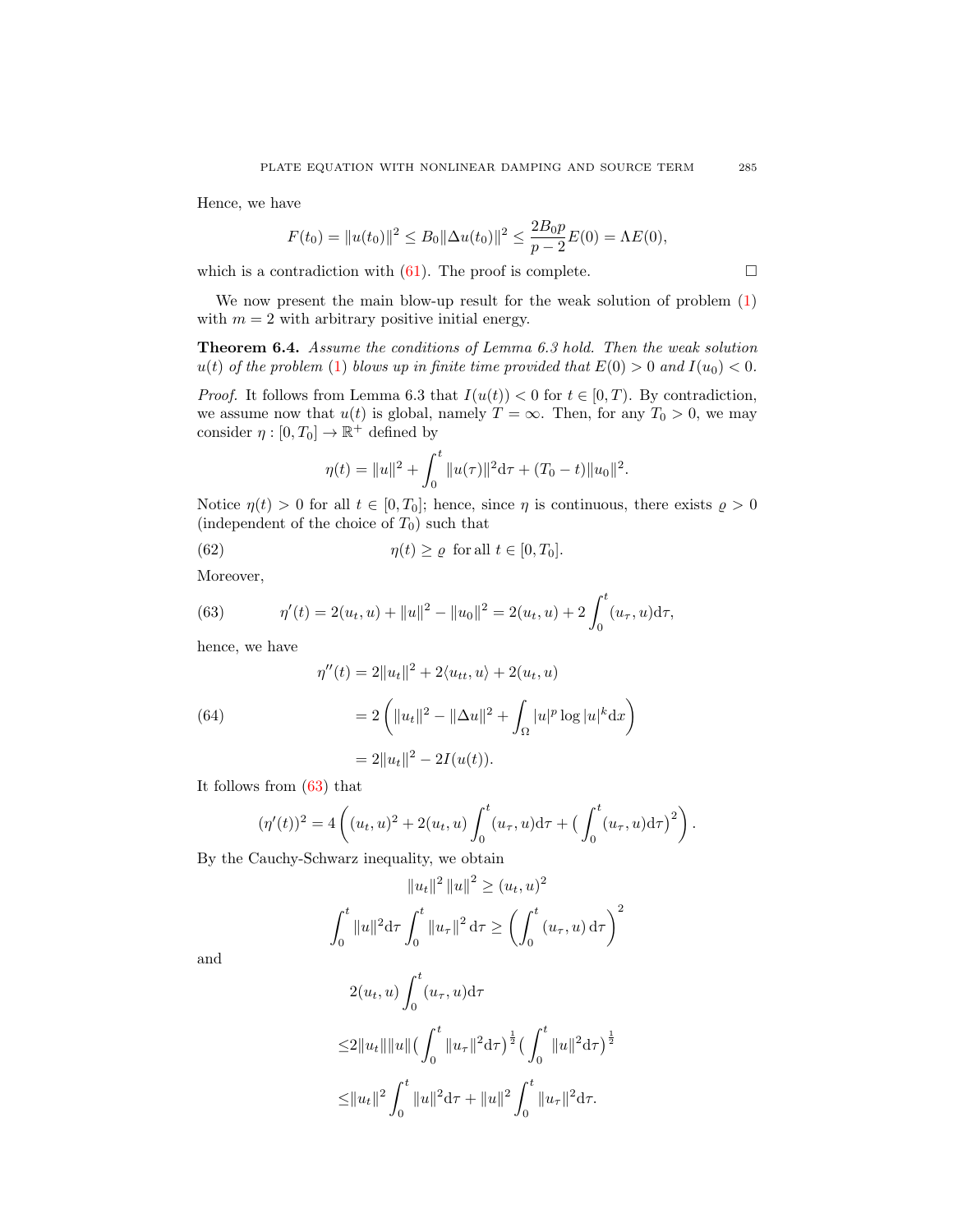Combining the above inequalities, we have

<span id="page-23-0"></span>(65)  
\n
$$
\eta'(t)^2
$$
\n
$$
\leq 4 \left( \|u_t\|^2 \|u\|^2 + \|u_t\|^2 \int_0^t \|u\|^2 d\tau + \|u\|^2 \int_0^t \|u_\tau\|^2 d\tau + \int_0^t \|u_\tau\|^2 d\tau \int_0^t \|u\|^2 d\tau \right)
$$
\n
$$
= 4 \left( \|u\|^2 + \int_0^t \|u\|^2 d\tau \right) \left( \|u_t\|^2 + \int_0^t \|u_\tau\|^2 d\tau \right)
$$
\n
$$
\leq 4\eta(t) \left( \|u_t\|^2 + \int_0^t \|u_\tau\|^2 d\tau \right).
$$
\nHence, it follows from (64) and (65) that

$$
\eta''(t)\eta(t) - \frac{p+2}{4}\eta'(t)^2
$$

<span id="page-23-1"></span>(66) 
$$
\geq \eta(t) \left( \eta''(t) - (p+2) (||u_t||^2 + \int_0^t ||u_\tau||^2 d\tau) \right)
$$

$$
= \eta(t) \left( -p||u_t||^2 - 2||\Delta u||^2 + 2 \int |u|^p \log |u|^k dx - (p+2) \int_0^t ||u||^p \log |u|^p d\tau \right)
$$

$$
= \eta(t) \left( -p\|u_t\|^2 - 2\|\Delta u\|^2 + 2\int_{\Omega} |u|^p \log |u|^k dx - (p+2) \int_0^t \|u_\tau\|^2 d\tau \right).
$$

Now, we define

$$
\xi(t) = -p||u_t||^2 - 2||\Delta u||^2 + 2\int_{\Omega} |u|^p \log |u|^k dx - (p+2) \int_0^t ||u_\tau||^2 d\tau.
$$

Noticing  $m = 2$  in this section, using [\(13\)](#page-4-1) and [\(17\)](#page-7-0), we obtain

$$
\xi(t) = (p-2) \|\Delta u\|^2 - 2pE(t) - (p+2) \int_0^t \|u_\tau\|^2 d\tau + \frac{2k}{p} \|u\|_p^p
$$
  
= 
$$
(p-2) \|\Delta u\|^2 - 2pE(0) + (p-2) \int_0^t \|u_\tau\|^2 d\tau + \frac{2k}{p} \|u\|_p^p
$$
  

$$
\ge (p-2) \|\Delta u\|^2 - 2pE(0).
$$

From [\(60\)](#page-21-3) and Lemma 6.2, we deduce that

$$
2pE(0) < \frac{p-2}{B_0} \|u_0\|^2 < \frac{p-2}{B_0} \|u\|^2 < (p-2) \|\Delta u\|^2.
$$

which yields that  $\xi(t) \geq \varsigma > 0$ . Then, [\(66\)](#page-23-1) can be rewritten as

$$
\eta''(t) - \frac{p+2}{4}\eta'(t)^2 \ge \varrho \varsigma, \ \ t \in [0, T_0],
$$

which implies that

$$
\left(\eta^{-\frac{p-2}{4}}(t)\right)''\leq -\frac{p-2}{4}\varrho \varsigma(\eta(t))^{-\frac{p+6}{4}}<0.
$$

Hence, it follows that there exists a  $T^* > 0$  such that

$$
\lim_{t \to T^*} \eta^{-\frac{p-2}{4}}(t) = 0,
$$

that is

$$
\lim_{t\to T^*}\eta(t)=+\infty.
$$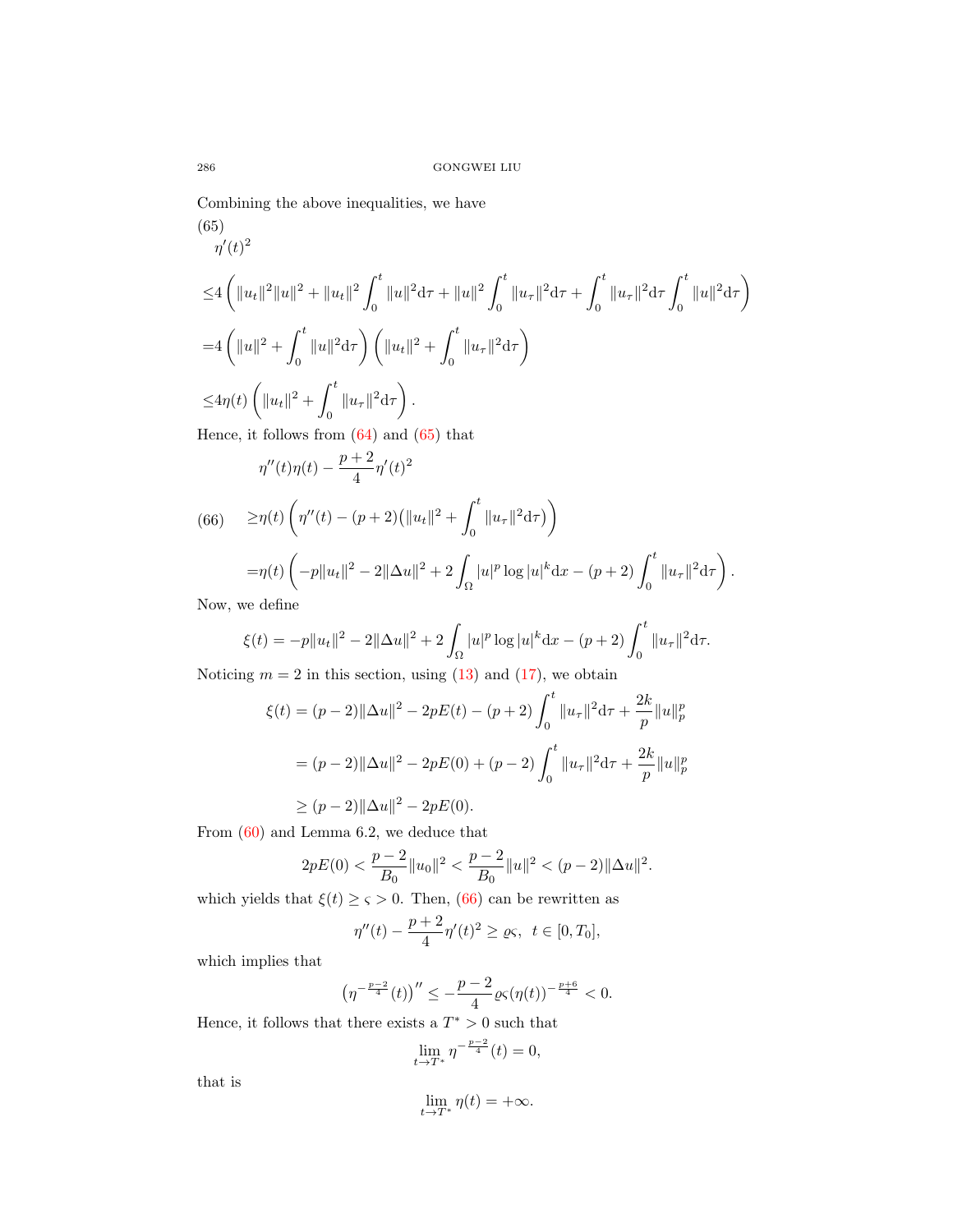In turn, this implies that

(67) 
$$
\lim_{t \to T^*} \|\Delta u(t)\|^2 = +\infty.
$$

In fact, if  $||u(t)|| \rightarrow +\infty$  as  $t \rightarrow T^*$ , then [\(67\)](#page-24-15) immediately follows. On the contrary, if  $||u(t)||$  remains bounded on  $[0, T^*)$ , then

<span id="page-24-15"></span>
$$
\lim_{t \to T^*} \int_0^t \|u(\tau)\|^2 \mathrm{d}\tau = +\infty
$$

so that [\(67\)](#page-24-15) is also satisfied. Hence (67) is a contraction with  $T = +\infty$ . The proof is complete.  $\Box$ 

#### **ACKNOWLEDGMENTS**

The author would like to thank Professor Hua Chen for the careful reading of this paper and for the valuable suggestions to improve the presentation of the paper. This project is supported by NSFC (No. 11801145), Key Scientific Research Foundation of the Higher Education Institutions of Henan Province, China (Grant No.19A110004 and the Fund of Young Backbone Teacher in Henan Province (NO. 2018GGJS068, 21420048 ).

### **REFERENCES**

- <span id="page-24-7"></span>[1] M. M. Al-Gharabli and S. A. Messaoudi, [Existence and a general decay result for a plate](http://dx.doi.org/10.1007/s00028-017-0392-4) [equation with nonlinear damping and a logarithmic source term,](http://dx.doi.org/10.1007/s00028-017-0392-4)  $J. Evol. Equ.,$  18 (2018), 105–125. [MR 3772841](http://www.ams.org/mathscinet-getitem?mr=3772841&return=pdf)
- <span id="page-24-8"></span>[2] M. M. Al-Gharabli and S. A. Messaoudi, [The existence and the asymptotic behavior of a](http://dx.doi.org/10.1016/j.jmaa.2017.05.030) [plate equation with frictional damping and a logarithmic source term,](http://dx.doi.org/10.1016/j.jmaa.2017.05.030) J. Math. Anal. Appl., 454 (2017), 1114–1128. [MR 3658814](http://www.ams.org/mathscinet-getitem?mr=3658814&return=pdf)
- <span id="page-24-9"></span>[3] M. M. Al-Gharabli, A. Guesmia and S. A. Messaoudi, [Existence and a general decay results](http://dx.doi.org/10.3934/cpaa.2019009) [for a viscoelastic plate equation logarithmic nonlinearity,](http://dx.doi.org/10.3934/cpaa.2019009) Commun. Pure Appl. Anal. 18 (2019), 159–180. [MR 3845560](http://www.ams.org/mathscinet-getitem?mr=3845560&return=pdf)
- <span id="page-24-3"></span>[4] J. D. Barrow and P. Parsons, [Inflationary models with logarithmic potentials,](http://dx.doi.org/10.1103/PhysRevD.52.5576) Phys. Rev. D, 52 (1995), 5576–5587.
- <span id="page-24-0"></span>[5] K. Bartkowski and P. Górka, [One-dimensional Klein-Gordon equation with logarithmic non](http://dx.doi.org/10.1088/1751-8113/41/35/355201)[linearities,](http://dx.doi.org/10.1088/1751-8113/41/35/355201) J. Phys. A, 41 (2008), 355201, 11 pp. [MR 2426013](http://www.ams.org/mathscinet-getitem?mr=2426013&return=pdf)
- <span id="page-24-1"></span>[6] I. Białynicki-Birula and J. Mycielski, Wave equations with logarithmic nonlinearities, Bull. Acad. Polon. Sci. Sér. Sci. Math. Astronom. Phys., 23 (1975), 461–466. [MR 403458](http://www.ams.org/mathscinet-getitem?mr=403458&return=pdf)
- <span id="page-24-5"></span>[7] I. Białynicki-Birula and J. Mycielski, [Nonlinear wave mechanics,](http://dx.doi.org/10.1016/0003-4916(76)90057-9) Ann. Physics, 100 (1976), 62–93. [MR 426670](http://www.ams.org/mathscinet-getitem?mr=426670&return=pdf)
- <span id="page-24-6"></span>[8] T. Cazenave and A. Haraux, Equations d'évolution avec non-linéarité logarithmique, Ann. Fac. Sci. Toulouse Math., 2 (1980), 21–51. [MR 583902](http://www.ams.org/mathscinet-getitem?mr=583902&return=pdf)
- <span id="page-24-11"></span>[9] H. Chen, P. Luo and G. Liu, [Global solution and blow-up of a semilinear heat equation with](http://dx.doi.org/10.1016/j.jmaa.2014.08.030) [logarithmic nonlinearity,](http://dx.doi.org/10.1016/j.jmaa.2014.08.030) J. Math. Anal. Appl., 422 (2015), 84–98. [MR 3263450](http://www.ams.org/mathscinet-getitem?mr=3263450&return=pdf)
- <span id="page-24-12"></span>[10] H. Chen and S. Tian, [Initial boundary value problem for a class of semilinear pseudo-parabolic](http://dx.doi.org/10.1016/j.jde.2015.01.038) [equations with logarithmic nonlinearity,](http://dx.doi.org/10.1016/j.jde.2015.01.038) J. Differential Equations, 258 (2015), 4424-4442. [MR 3327559](http://www.ams.org/mathscinet-getitem?mr=3327559&return=pdf)
- <span id="page-24-13"></span>[11] H. Chen and H. Xu, [Global existence and blow-up of solutions for infinitely degenerate semi](http://dx.doi.org/10.3934/dcds.2019051)[linear pseudo-parabolic equations with logarithmic nonlinearity,](http://dx.doi.org/10.3934/dcds.2019051) Discrete Contin. Dyn. Syst., 39 (2019), 1185–1203. [MR 3918213](http://www.ams.org/mathscinet-getitem?mr=3918213&return=pdf)
- <span id="page-24-10"></span>[12] W. Chen and Y. Zhou, [Global nonexistence for a semilinear Petrovsky equation,](http://dx.doi.org/10.1016/j.na.2008.04.024) Nonlinear Anal., 70 (2009), 3203–3208. [MR 2503066](http://www.ams.org/mathscinet-getitem?mr=2503066&return=pdf)
- <span id="page-24-4"></span>[13] K. Enqvist and J. McDonald, [Q-balls and baryogenesis in the MSSM,](http://dx.doi.org/10.1016/S0370-2693(98)00271-8) Physics Letters B, 425 (1998), 309–321.
- <span id="page-24-14"></span>[14] F. Gazzola and M. Squassina, [Global solutions and finite time blow up for damped semilinear](http://dx.doi.org/10.1016/j.anihpc.2005.02.007) [wave equations,](http://dx.doi.org/10.1016/j.anihpc.2005.02.007) Ann. Inst. H. Poincaré Anal. Non Linéaire, 23 (2006), 185–207. [MR 2201151](http://www.ams.org/mathscinet-getitem?mr=2201151&return=pdf)
- <span id="page-24-2"></span>[15] P. Górka, Logarithmic Klein-Gordon equation, Acta Phys. Polon. B, 40 (2009), 59–66. [MR](http://www.ams.org/mathscinet-getitem?mr=2476016&return=pdf) [2476016](http://www.ams.org/mathscinet-getitem?mr=2476016&return=pdf)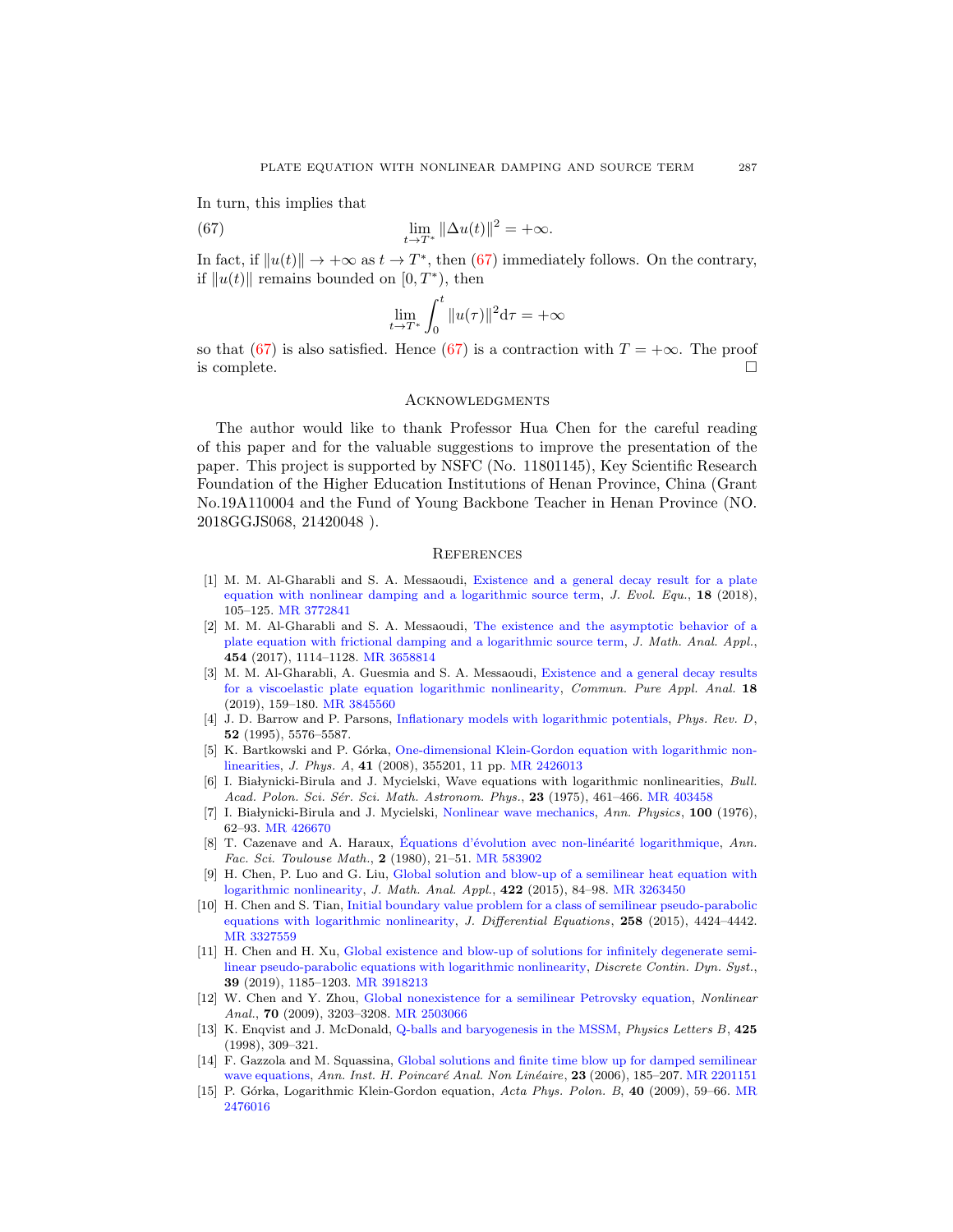- <span id="page-25-0"></span>[16] P. Górka, H. Prado and E. G. Reyes, [Nonlinear equations with infinitely many derivatives,](http://dx.doi.org/10.1007/s11785-009-0043-z) Complex Anal. Oper. Theory, 5 (2011), 313–323. [MR 2773069](http://www.ams.org/mathscinet-getitem?mr=2773069&return=pdf)
- <span id="page-25-5"></span>[17] X. Han, [Global existence of weak solutions for a logarithmic wave equation arising from Q-ball](http://dx.doi.org/10.4134/BKMS.2013.50.1.275) [dynamics,](http://dx.doi.org/10.4134/BKMS.2013.50.1.275) Bull. Korean Math. Soc., 50 (2013), 275–283.
- <span id="page-25-16"></span>[18] Y. He, H. Gao and H. Wang, [Blow-up and decay for a class of pseudo-parabolic](http://dx.doi.org/10.1016/j.camwa.2017.09.027) p-Laplacian [equation with logarithmic nonlinearity,](http://dx.doi.org/10.1016/j.camwa.2017.09.027) Comput. Math. Appl., 75 (2018), 459–469. [MR](http://www.ams.org/mathscinet-getitem?mr=3765862&return=pdf) [3765862](http://www.ams.org/mathscinet-getitem?mr=3765862&return=pdf)
- <span id="page-25-4"></span>[19] T. Hiramatsu, M. Kawasaki and F. Takahashi, Numerical study of Q-ball formation in gravity mediation, Journal of Cosmology and Astroparticle Physics, 2010 (2010), 008.
- <span id="page-25-7"></span>[20] Q. Hu, H. Zhang and G. Liu, [Asymptotic behavior for a class of logarithmic wave equations](http://dx.doi.org/10.1007/s00245-017-9423-3) [with linear damping,](http://dx.doi.org/10.1007/s00245-017-9423-3) Appl. Math. Optim., 79 (2019), 131-144. [MR 3903780](http://www.ams.org/mathscinet-getitem?mr=3903780&return=pdf)
- <span id="page-25-20"></span>[21] R. Ikehata and T. Suzuki, [Stable and unstable sets for evolution equations of parabolic and](http://dx.doi.org/10.32917/hmj/1206127254) [hyperbolic type,](http://dx.doi.org/10.32917/hmj/1206127254) Hiroshima Math. J., 26 (1996), 475–491. [MR 1421221](http://www.ams.org/mathscinet-getitem?mr=1421221&return=pdf)
- <span id="page-25-13"></span>[22] M. Kafini and S. Messaoudi, [Local existence and blow up of solutions to a logarithmic non](http://dx.doi.org/10.1080/00036811.2018.1504029)[linear wave equation with delay,](http://dx.doi.org/10.1080/00036811.2018.1504029) Appl. Anal., 99 (2019), 530–547. [MR 4052040](http://www.ams.org/mathscinet-getitem?mr=4052040&return=pdf)
- <span id="page-25-14"></span>[23] C. N. Le and X. T. Le, [Global solution and blow-up for a class of](http://dx.doi.org/10.1007/s10440-017-0106-5) p-Laplacian evolution [equations with logarithmic nonlinearity,](http://dx.doi.org/10.1007/s10440-017-0106-5) Acta Appl. Math., 151 (2017), 149–169. [MR 3694760](http://www.ams.org/mathscinet-getitem?mr=3694760&return=pdf)
- <span id="page-25-15"></span>[24] C. N. Le and X. T. Le, [Global solution and blow-up for a class of pseudo p-Laplacian evolution](http://dx.doi.org/10.1016/j.camwa.2017.02.030) [equations with logarithmic nonlinearity,](http://dx.doi.org/10.1016/j.camwa.2017.02.030)  $Comput. Math. Appl., 73 (2017), 2076-2091. MR$  $Comput. Math. Appl., 73 (2017), 2076-2091. MR$ [3634971](http://www.ams.org/mathscinet-getitem?mr=3634971&return=pdf)
- <span id="page-25-2"></span>[25] W. Lian, M. S. Ahmed and R. Xu, [Global existence and blow up of solution for semilinear](http://dx.doi.org/10.1016/j.na.2019.02.015) [hyperbolic equation with logarithmic nonlinearity,](http://dx.doi.org/10.1016/j.na.2019.02.015) Nonlinear Anal., 184 (2019), 239–257. [MR 3921106](http://www.ams.org/mathscinet-getitem?mr=3921106&return=pdf)
- <span id="page-25-3"></span>[26] W. Lian and R. Xu, [Global well-posedness of nonlinear wave equation with weak and strong](http://dx.doi.org/10.1515/anona-2020-0016) [damping terms and logarithmic source term,](http://dx.doi.org/10.1515/anona-2020-0016) Adv. Nonlinear Anal., 9 (2020), 613–632. [MR](http://www.ams.org/mathscinet-getitem?mr=3980417&return=pdf) [3980417](http://www.ams.org/mathscinet-getitem?mr=3980417&return=pdf)
- <span id="page-25-17"></span>[27] J.-L. Lions, Quelques Méthodes de Résolution des Problèmes aux Limites non Linéaires, Dunod; Gauthier-Villars, Paris, 1969. [MR 0259693](http://www.ams.org/mathscinet-getitem?mr=0259693&return=pdf)
- <span id="page-25-21"></span>[28] W. Liu and H. Zhuang, [Global existence, asymptotic behavior and blow-up of solutions for](http://dx.doi.org/10.1007/s00030-017-0491-5) [a suspension bridge equation with nonlinear damping and source terms,](http://dx.doi.org/10.1007/s00030-017-0491-5) NoDEA Nonlinear Differential Equations Appl., 24 2017, Art. 67, 35 pp. [MR 3735557](http://www.ams.org/mathscinet-getitem?mr=3735557&return=pdf)
- <span id="page-25-18"></span>[29] Y. Liu, [On potential wells and vacuum isolating of solutions for semilinear wave equations,](http://dx.doi.org/10.1016/S0022-0396(02)00020-7) J. Differential Equations, 192 (2003), 155–169. [MR 1987088](http://www.ams.org/mathscinet-getitem?mr=1987088&return=pdf)
- <span id="page-25-11"></span>[30] Y. Liu and R. Xu, [Wave equations and reaction-diffusion equations with several nonlinear](http://dx.doi.org/10.3934/dcdsb.2007.7.171) [source terms of different sign,](http://dx.doi.org/10.3934/dcdsb.2007.7.171) Discrete Contin. Dyn. Syst. Ser. B, 7 (2007), 171–189. [MR](http://www.ams.org/mathscinet-getitem?mr=2257457&return=pdf) [2257457](http://www.ams.org/mathscinet-getitem?mr=2257457&return=pdf)
- <span id="page-25-9"></span>[31] S. A. Messaoudi, [Global existence and nonexistence in a system of Petrovsky,](http://dx.doi.org/10.1006/jmaa.2001.7697) J. Math. Anal. Appl., 265 (2002), 296-308. [MR 1876141](http://www.ams.org/mathscinet-getitem?mr=1876141&return=pdf)
- <span id="page-25-24"></span>[32] S. A. Messaoudi, [Blow up and global existence in a nonlinear viscoelastic wave equation,](http://dx.doi.org/10.1002/mana.200310104) Math. Nachr. 260 (2003), 58–66. [MR 2017703](http://www.ams.org/mathscinet-getitem?mr=2017703&return=pdf)
- <span id="page-25-23"></span>[33] M. Nakao, [A difference inequality and its application to nonlinear evolution equations,](http://dx.doi.org/10.2969/jmsj/03040747) J. Math. Soc. Japan, 30 (1978), 747–762. [MR 513082](http://www.ams.org/mathscinet-getitem?mr=513082&return=pdf)
- <span id="page-25-19"></span>[34] L. E. Payne and D. H. Sattinger, [Saddle points and instability of nonlinear hyperbolic equa](http://dx.doi.org/10.1007/BF02761595)[tions,](http://dx.doi.org/10.1007/BF02761595) Israel J. Math., 22 (1975), 273–303[.MR 402291](http://www.ams.org/mathscinet-getitem?mr=402291&return=pdf)
- <span id="page-25-8"></span>[35] A. Peyravi, [General stability and exponential growth for a class of semi-linear wave equations](http://dx.doi.org/10.1007/s00245-018-9508-7) [with logarithmic source and memeory terms,](http://dx.doi.org/10.1007/s00245-018-9508-7) Appl. Math. Optim., (2018).
- <span id="page-25-1"></span>[36] V. S. Vladimirov, The equation of the p[-adic open string for the scalar tachyon field,](http://dx.doi.org/10.1070/IM2005v069n03ABEH000536) Izv. Math., 69 (2005), 487–512. [MR 2150501](http://www.ams.org/mathscinet-getitem?mr=2150501&return=pdf)
- <span id="page-25-10"></span>[37] S.-T. Wu and L.-Y. Tsai, [On global solutions and blow-up of solutions for a nonlinearly](http://dx.doi.org/10.11650/twjm/1500405355) [damped Petrovsky system,](http://dx.doi.org/10.11650/twjm/1500405355) Taiwanese J. Math., 13 (2009), 545–558. [MR 2500006](http://www.ams.org/mathscinet-getitem?mr=2500006&return=pdf)
- <span id="page-25-22"></span>[38] R. Xu, X. Wang, Y. Yang and S. Chen, [Global solutions and finite time blow-up for fourth](http://dx.doi.org/10.1063/1.5006728) [order nonlinear damped wave equation,](http://dx.doi.org/10.1063/1.5006728) J. Math. Phys., 59 (2018), 061503, 27 pp. [MR 3809990](http://www.ams.org/mathscinet-getitem?mr=3809990&return=pdf)
- <span id="page-25-12"></span>[39] R. Xu, M. Zhang, S. Chen, Y. Yang and J. Shen, [The initial-boundary value problems for a](http://dx.doi.org/10.3934/dcds.2017244) [class of sixth order nonlinear wave equation,](http://dx.doi.org/10.3934/dcds.2017244) Discrete Contin. Dyn. Syst., 37 (2017), 5631– 5649. [MR 3681953](http://www.ams.org/mathscinet-getitem?mr=3681953&return=pdf)
- <span id="page-25-6"></span>[40] H. Zhang, G. Liu and Q. Hu, [Exponential decay of energy for a logarithmic wave equation,](http://dx.doi.org/10.4208/jpde.v28.n3.5) J. Partial Differ. Equ., 28 (2015), 269–277. [MR 3444411](http://www.ams.org/mathscinet-getitem?mr=3444411&return=pdf)